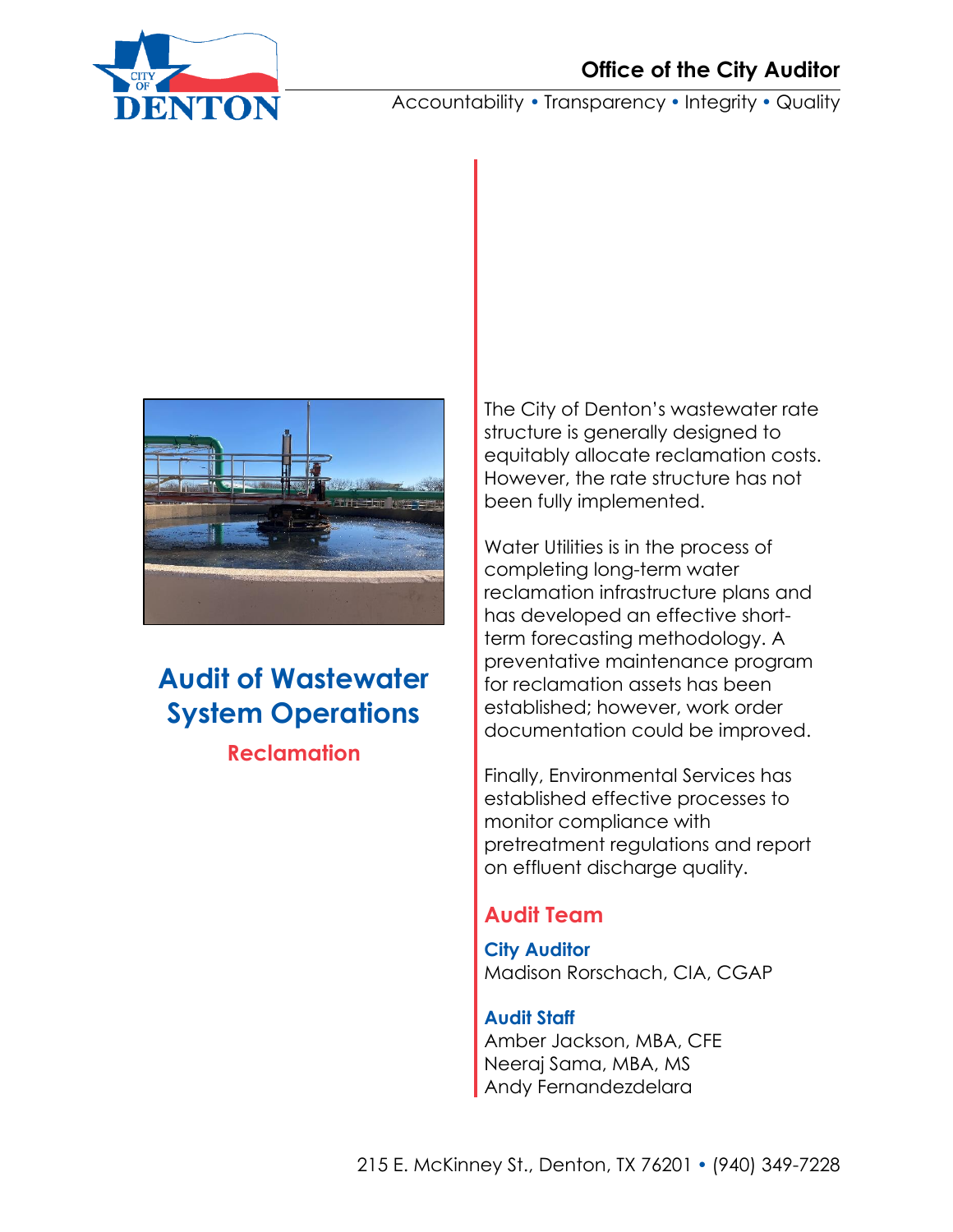# **Table of Contents**

| Adjustments to Wastewater Billing Practices May Improve Cost Allocation        |  |
|--------------------------------------------------------------------------------|--|
|                                                                                |  |
| Long-Term Infrastructure Planning In Progress; Short Term Effluent Forecasting |  |
| Plant Maintenance Completed Timely; Work Order Documentation Could be          |  |
|                                                                                |  |
|                                                                                |  |
|                                                                                |  |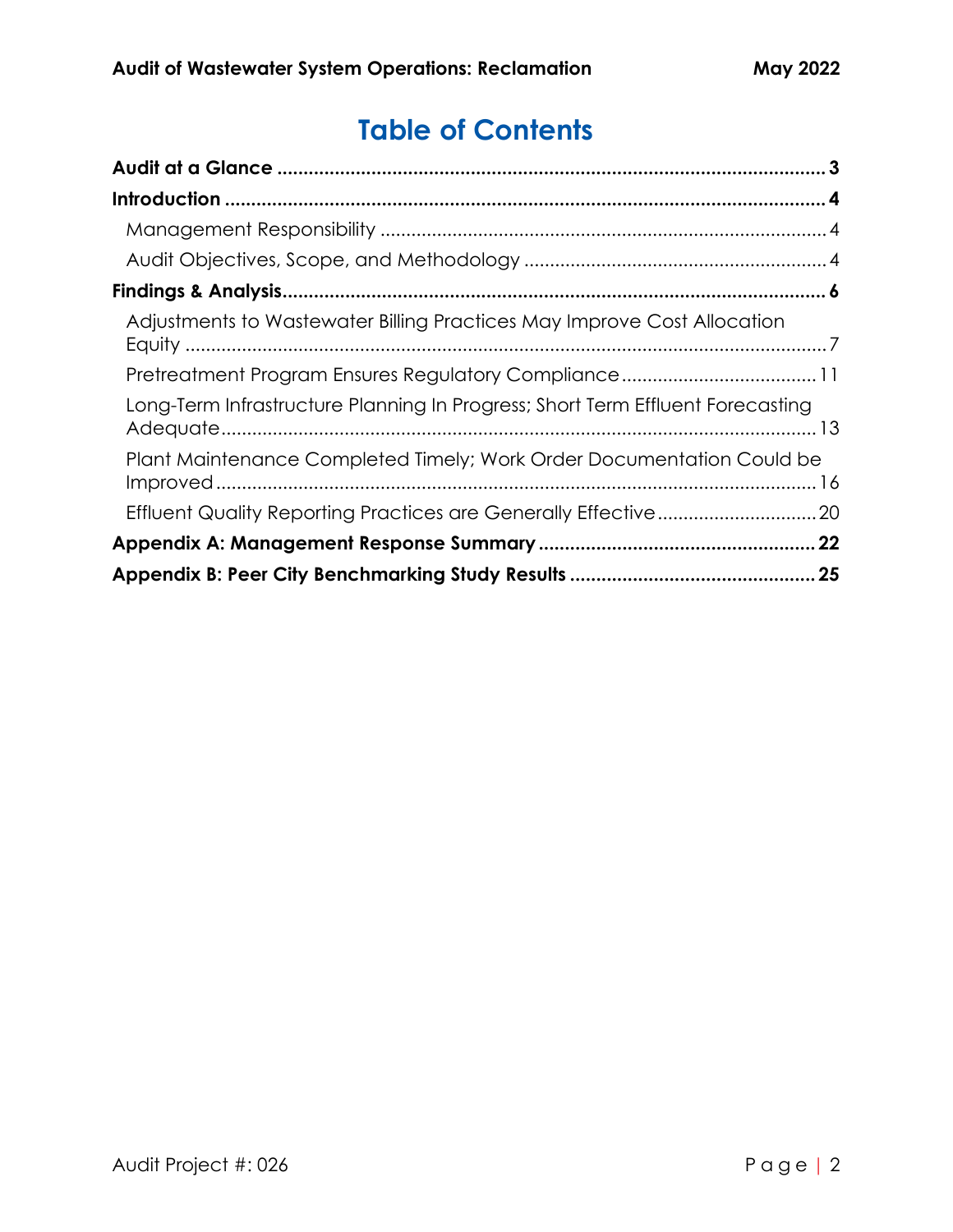# <span id="page-2-0"></span>**Why we did this Audit:**

Annually, the City reclaims about four billion gallons of wastewater. Adequate safeguarding, planning, and maintenance of reclamation infrastructure is critical to prevent public health impacts. In addition, the City collects about \$26 million annually in revenue for the reclamation of water. This audit was included on the City's fiscal year 2021-22 Audit Plan as approved by the City Council.

# **What we Recommend:**

Recommendation 1 Formalize process for ensuring commercial & industrial wastewater customer bill codes are accurate.

Recommendations 2 & 3 Evaluate usage of wastewater strength surcharges & bill code subclasses.

Recommendation 4 Refine & develop a reuse water system expansion & promotion plan.

Recommendation 5 Provide staff with guidance & training on the details needed for work order completion.

Recommendation 6 Consider consolidating Water Utilities asset & work order management software.

# **Audit at a Glance**

## **What we Found:**

This audit generally evaluated the City's water reclamation activities including, rate structure, pretreatment program compliance, reclamation infrastructure planning & maintenance, & discharge quality reporting. Our findings are summarized below:

**Rate Structure.** Wastewater rates generally align with best practices and are designed to facilitate cost allocation equity through the use of facility, volume, and strength charges. However, the City has not historically billed customers based on wastewater strength. Further disaggregation of certain commercial customer classes could further improve cost allocation equity.

**Pretreatment Program Compliance.** The Pretreatment Program Division generally ensures compliance with federal pretreatment regulations. In addition, FOG Control Program monitoring is performed timely and performance metrics have been developed.

**Reclamation Infrastructure Planning & Maintenance.** Water Utilities is currently developing its first Wastewater Master Plan & is developing a Department-wide Asset Management Program. An adequate short-term flow forecasting methodology has been implemented. Increased reuse water system promotion could defer needed capacity expansions.

The Water Reclamation Division has also established a preventative maintenance program for reclamation plant maintenance. While this program appears to be generally effective, work order documentation quality could be improved.

**Discharge Quality Reporting.** In order to comply with State regulations, the City must submit monthly water discharge quality reports. The Environmental Services Department's process to test, verify, & report discharge quality minimizes the risk of intentional misstatement or error. Similarly, the Division has adequately licensed staff to meet State requirements.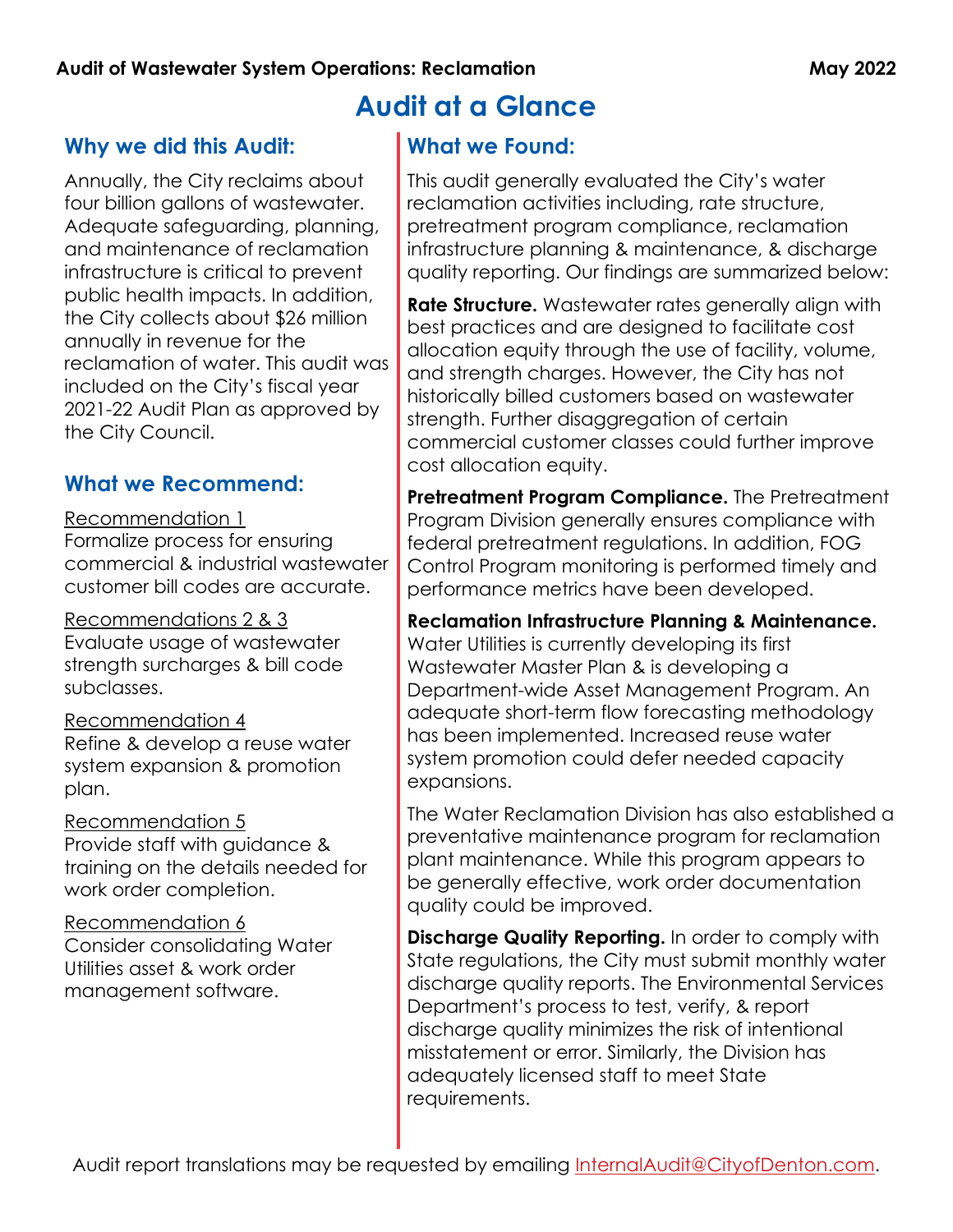# **Introduction**

<span id="page-3-0"></span>The Internal Audit Department is responsible for providing: (a) an independent appraisal<sup>1</sup> of City operations to ensure policies and procedures are in place and complied with, inclusive of purchasing and contracting; (b) information that is accurate and reliable; (c) assurance that assets are properly recorded and safeguarded; (d) assurance that risks are identified and minimized; and (e) assurance that resources are used economically and efficiently and that the City's objectives are being achieved.

The Internal Audit Department has completed a performance audit of the City's wastewater reclamation processes. We conducted this performance audit in accordance with generally accepted government auditing standards. Those standards require that we plan and perform the audit to obtain sufficient, appropriate evidence to provide a reasonable basis for our findings and conclusions based on our audit objectives. We believe that the evidence obtained provides a reasonable basis for our findings and conclusions based on our audit objectives.

## <span id="page-3-1"></span>**Management Responsibility**

City management is responsible for ensuring that resources are managed properly and used in compliance with laws and regulations; programs are achieving their objectives; and services are being provided efficiently, effectively, and economically.

# <span id="page-3-2"></span>**Audit Objectives, Scope, and Methodology**

The Internal Audit Department has completed an audit of the City's water reclamation processes. This report is intended to provide assurance that the City's water reclamation processes are adequate, including evaluating if wastewater rates equitably reflect system impact, pretreatment device program monitoring requirements are complied with, reclamation infrastructure is effectively planned and maintained, and effluent discharge quality is reported in compliance with State regulations.

This report is the second phase in an audit project series covering wastewater system operations. Phase One Collections was published in April 2022.

Audit fieldwork was conducted during February, March, and April 2022. The scope of review varied depending on the procedure being performed. The following list summarizes major procedures performed during this time:

<sup>1</sup> The City of Denton Internal Auditor's Office is considered structurally independent as defined by generally accepted government auditing standard 3.56.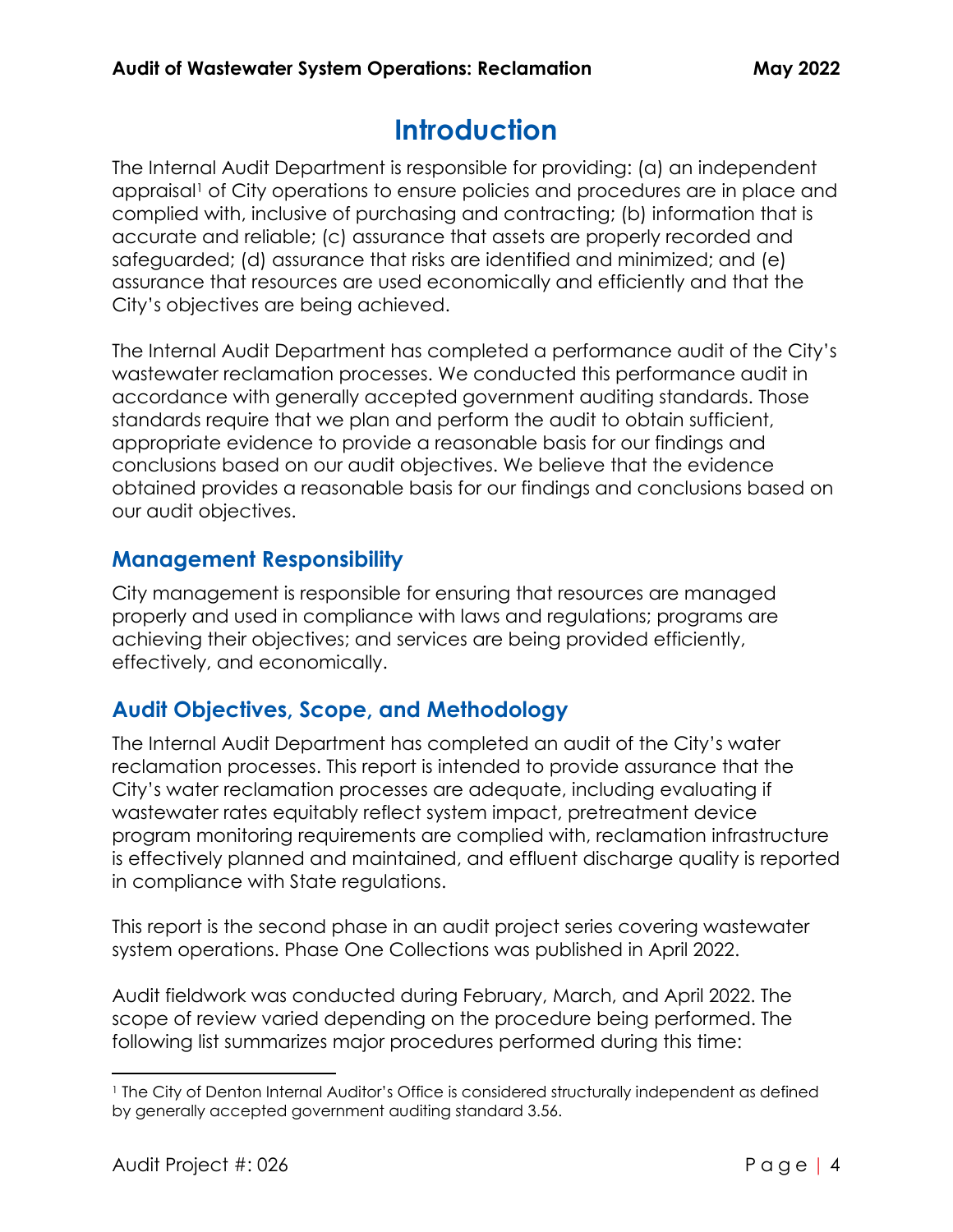- ➢ Reviewed documentation to develop criteria including industry standards, best practices, policies, and procedures;
- ➢ Developed process narratives to identify current control activities in the wastewater treatment reporting, water reclamation infrastructure maintenance, and pretreatment device program processes that were certified by Water Utilities and Environmental Services Department staff;
- ➢ Interviewed Water Utilities and Environmental Services Department staff and reviewed policies and procedures pertaining to wastewater treatment quality reporting, wastewater reclamation infrastructure planning and maintenance, and the wastewater pretreatment program;
- ➢ Compared wastewater rate structure to industry best practices and benchmarked rates to a set of 11 peer cities;
- ➢ Reviewed wholesale wastewater contracts and most recent wastewater cost of service documentation;
- ➢ Analyzed wastewater rate bill codes and historical usage;
- ➢ Examined pretreatment program sampling, inspection, and reporting compliance for categorical and significant industrial users, non-permitted industrial users, and other commercial wastewater users;
- ➢ Reviewed short-term effluent forecasting methodology to determine its adequacy;
- ➢ Reviewed a judgement sample of 30 preventative maintenance work orders and a statistical sample<sup>2</sup> of 85 unscheduled maintenance work orders to verify the timeliness and effectiveness of wastewater reclamation infrastructure maintenance and repairs; and
- ➢ Reviewed a judgement sample of three Discharge Monitoring Reports and relevant supporting documentation to verify report accuracy, quality control review compliance, and discharge permit limits compliance.

<sup>2</sup> This sample size provides with 95 percent confidence that the true population mean is within ±10 percent of the sample estimate.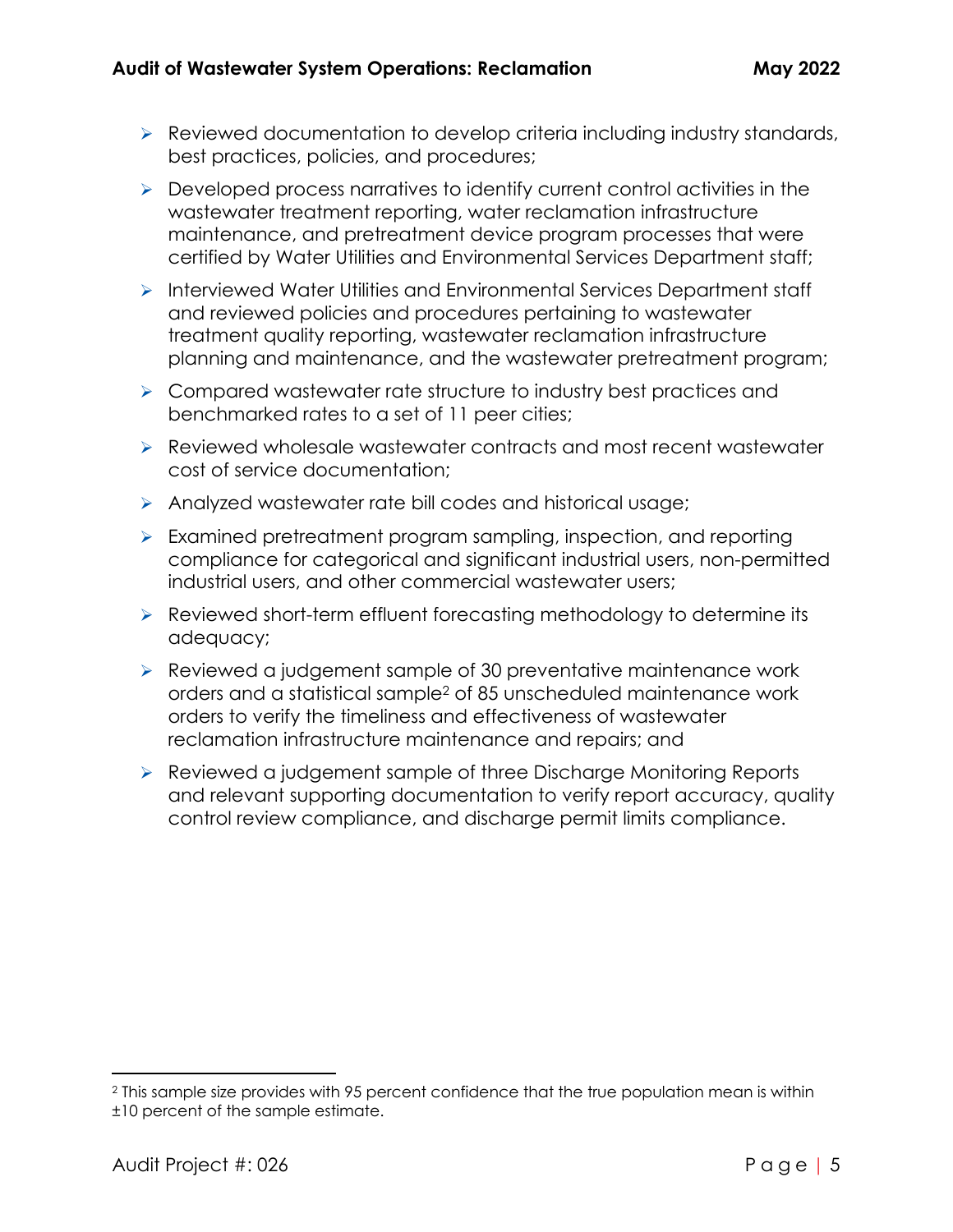# **Findings & Analysis**

<span id="page-5-0"></span>The City of Denton currently owns and operates a municipal wastewater utility, which collects and treats wastewater in order to discharge the treated effluent safety back into the environment. In order to discharge this effluent, the City must obtain a permit from the Texas Commission on Environmental Quality, which sets limits on the amount and quality of effluent that can be discharged into the State of Texas's rivers, lakes, and other bodies of water. Currently, the City has two wastewater treatment plants which are permitted to discharge 21 million gallons of effluent per day into Pecan Creek and an average 375,000 gallons per day into Hickory Creek.





Produce Wastewater Reclaim Water Discharge Effluent

Wastewater is collected from the City's customers by gravity flow collection lines which are aided by wastewater lift stations in order to move the wastewater to the City's two treatment plants. Some of the City's commercial and industrial wastewater customers are also required to install and maintain pretreatment devices, that remove materials such as metals, chemicals, and fats from their wastewater before it is discharged into the City's collection lines.

At the reclamation plant, the wastewater is filtered through screens and sand before going through the clarification process, which allows solids to settle and be pumped to a digester. Biosolids are then activated to break down organic matter before the effluent goes through a final clarification process. Finally, an ultraviolet treatment is applied to the effluent before it is discharged to deactivate the biosolids. In addition, solids sent through the digester are used to create the City's DynoDirt product.<sup>3</sup>

This audit generally evaluated the City's wastewater reclamation processes including, treatment cost allocation equity, pretreatment program compliance, reclamation infrastructure maintenance and planning, and discharge quality reporting.

<sup>3</sup> DynoDirt production and sales were not reviewed as part of this audit project.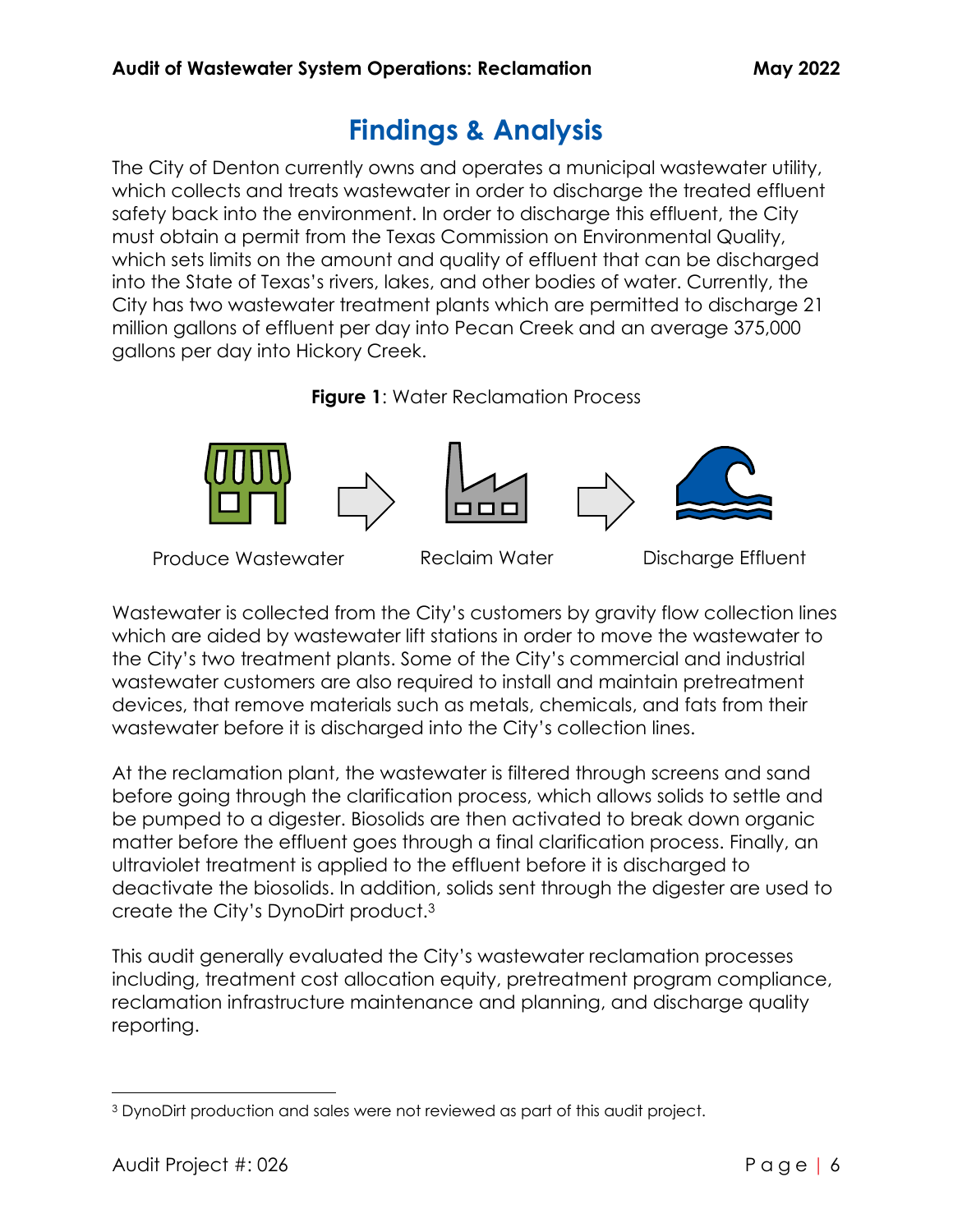# <span id="page-6-0"></span>**Adjustments to Wastewater Billing Practices May Improve Cost Allocation Equity**

According to industry best practices, wastewater rates should generally be structured to allocate treatment costs based on the "strength" and volume of wastewater discharged. Wastewater strength is generally indicated by the following two measures:

➢ Biochemical Oxygen Demand (BOD) ➢ Total Suspended Solids (TSS)

Per the City's rate structure, wastewater bills are generally made up of four types of charges: 1) a fixed facility charge based on the customer type, 2) a variable usage charge based on the amount of water consumed, 3) a variable strength surcharge, and 4) a fixed pretreatment program surcharge based on the customer's pretreatment program status. <sup>4</sup> The City has generally established four types of customers as shown in Table 1.

| <b>Customer Type</b><br><b>Customers</b> |        | <b>Avg. Annual Billed Usage</b><br>(Million Gallons) | <b>Annual Billed</b><br>(Million Dollars) |  |
|------------------------------------------|--------|------------------------------------------------------|-------------------------------------------|--|
| Residential                              | 41,000 | 1,785.89                                             | \$10.69                                   |  |
| Commercial                               | 3,800  | 1,671.99                                             | \$9.52                                    |  |
| Industrial                               | 400    | 355.32                                               | \$2.22                                    |  |
| Wholesale                                | 4      | 215.53                                               | \$0.75                                    |  |
| All:                                     | 45.204 | 4,028.73                                             | \$23.18                                   |  |

**Table 1:** Summary of Average Annual Billed Wastewater

## **What We Found**

- Residential wastewater rate structure aligns with best practices.
	- o Denton's method of billing residential customers based on 100 percent of their average winter month usage is similar to seven of the 11 peer cities reviewed. Appendix B includes further wastewater rate benchmarking details.
	- o Residential customers that have not established a winter month average are billed based on an assumed average winter month usage of 5,400 gallons, which is slightly higher than the actual average winter month usage of all residential customers of 4,988 gallons – amounting to an estimated \$1.57 difference in bill. According to Finance Department staff, this usage was established as part of the most recent wastewater cost of service study.

<sup>4</sup> The rate structure includes facility and usage charges for all customer types; however, residential customers do not have a separate strength or pretreatment program surcharge rate.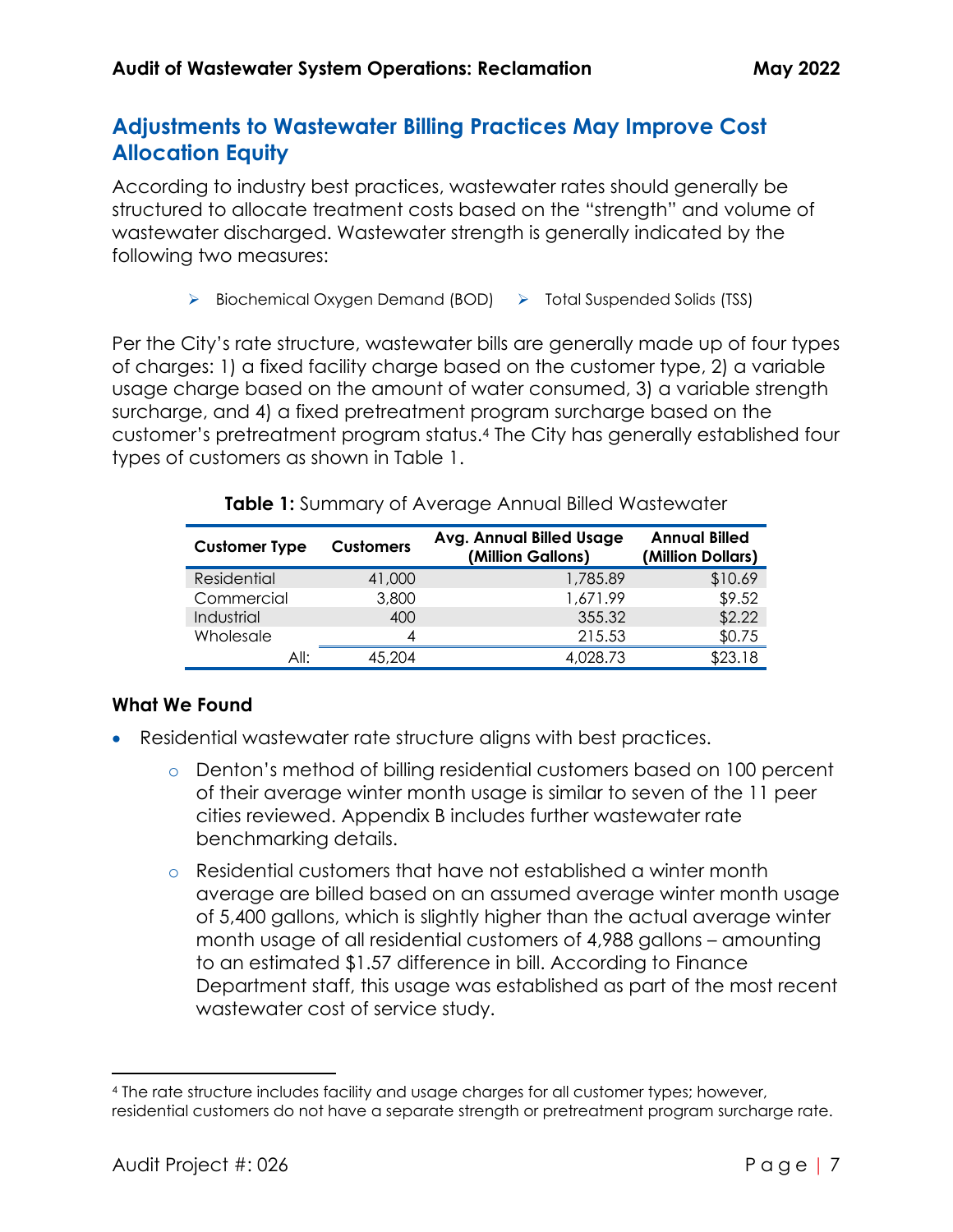- Commercial wastewater rates are generally designed to promote cost allocation equity; however, some surcharges are not being billed.
	- o The City's commercial, industrial, and wholesale wastewater rate structure includes BOD and TSS surcharges, which appear to be intended to account for differing wastewater strengths – likely improving cost allocation equity.
	- o However, the City has historically not billed commercial, industrial, or wholesale customers these surcharges.<sup>5</sup> This is at least partly because the City has not historically tested some commercial and wholesale customers for BOD and TSS due to prioritizing significant industrial customers.
	- o Based on review of 11 peer cities' rate structures, nine include wastewater strength surcharges for BOD and TSS for industrial customers, especially if the municipality conducts sampling as part of its current pretreatment program.
	- o According to Water Utilities and Environmental Services staff, Environmental Services recently began testing wholesale wastewater customers to establish their BOD and TSS levels and have begun working to charge these customers.
- In addition, the City has established a single wastewater rate for equipment services and eating establishments since these customers generally discharge higher strength wastewater than other commercial customers.
	- o Based on review of wastewater usage by industrial category for these accounts, there is evidence that users within this category may have different usage patterns – indicating that a single rate category may hinder equitable cost allocation as illustrated in Table 2.

| <b>Major Industry</b> | % of Accts. | % of Billed Amt. | % of Used Amt. |  |
|-----------------------|-------------|------------------|----------------|--|
| Food Services         | 58%         | 61%              | 62%            |  |
| Automotive Services   | $8\%$       | 15%              | 15%            |  |
| Construction          | $4\%$       | 9%               | 9%             |  |
| Other                 | 20%         | 15%              | ' 4%           |  |
| Total                 | 382         | \$1,372,701      | 187,665,138    |  |

**Table 2:** Comparison of SEE Accounts by Major Industry

• Some commercial and industrial wastewater customers have been billed inaccurately.

<sup>5</sup> The rate ordinance specifies that customers whose BOD and TSS strength exceed 250 milligrams per liter should receive a surcharge.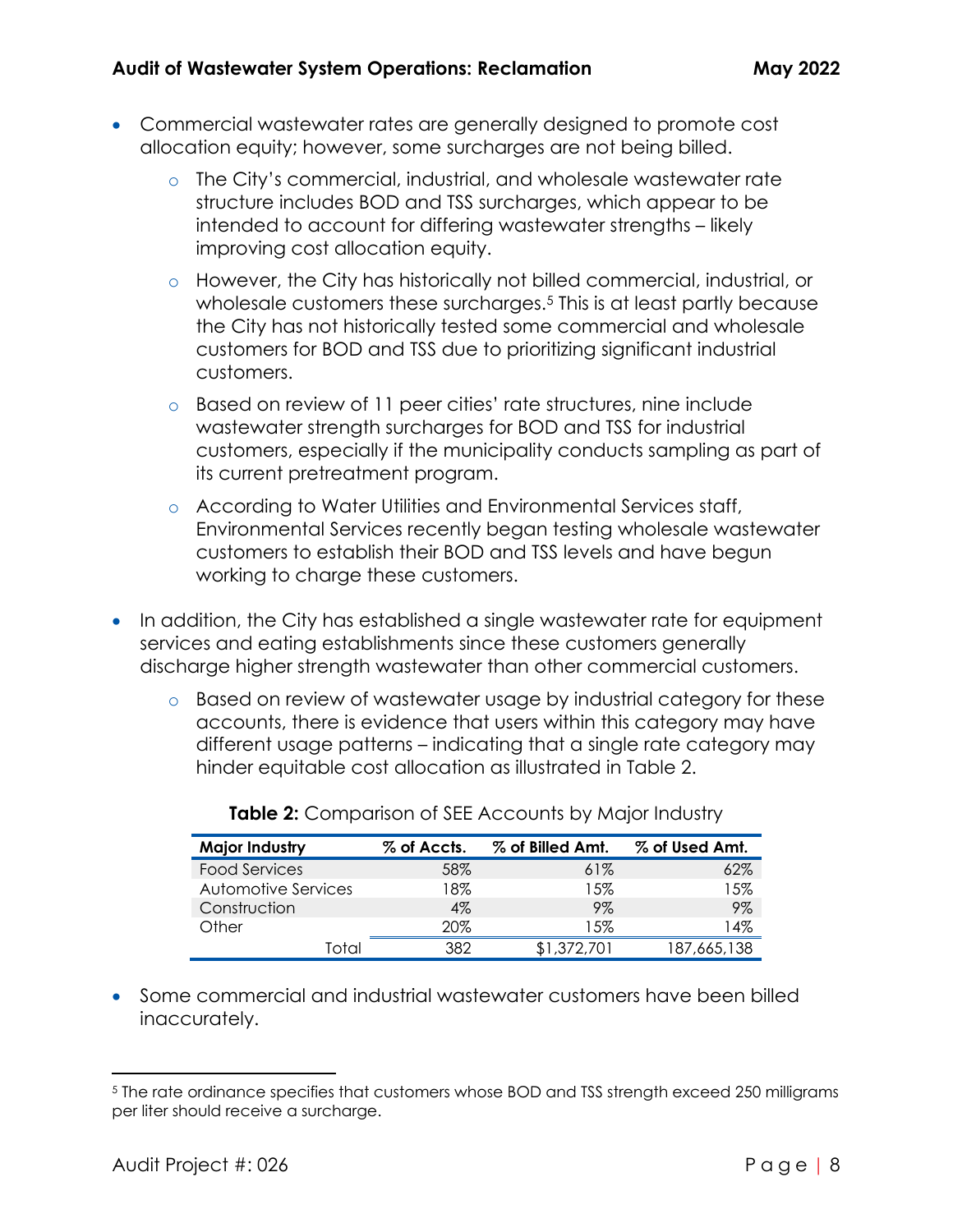- o The wastewater rate structure also includes facility fee surcharges for industrial customers who are monitored as part of the City's industrial pretreatment program.
- o Three significant industrial users were not billed for this surcharge as they should have been. In addition, 12 commercial customers were inappropriately billed for this surcharge.
- Based on review of the City's four wholesale wastewater agreements, all wholesale customers are charged similarly.
	- o One wholesale wastewater customer's agreement with the City has expired and a second is set to expire during 2022.

#### **Why It Matters**

In general, utility rate structures are designed to recoup money for their services based on a customer's impact on the utility system in an effort to charge customers equitably. The City's wastewater rates are designed to allocate system costs to customers based on their system impact through its four different charges and surcharges. That being said, the City has not historically charged its commercial, industrial, or wholesale wastewater customers for BOD or TSS surcharges potentially impacting cost allocation equity.

It should be noted that the facility and pretreatment program charges may account for some of the differences between the impact that different customer types have on the wastewater system. However, the strength surcharge is specifically designed to account for higher than normal impacts. That being said, it is not possible with current resources for the City to test all commercial, industrial, and wholesale wastewater customers for BOD and TSS every month. For that reason, the applicability of these surcharges for each customer class should be evaluated.

## **Recommendations:**

**1.** Formalize a process for ensuring commercial and industrial wastewater customer bill codes are accurate. Potential procedures should include ensuring the bill code is accurate promptly once a customer's impact on the wastewater system is identified or changes.

*Environmental Services Comments: A memorandum outlining the responsible parties and their duties for determining billing codes for industrial wastewater customers was recently shared with Customer Service. The memorandum is an initial step and outlines how billing codes are to be assigned based on wastewater surveys, and how sewer billing codes are subsequently updated due to industrial process changes. Environmental*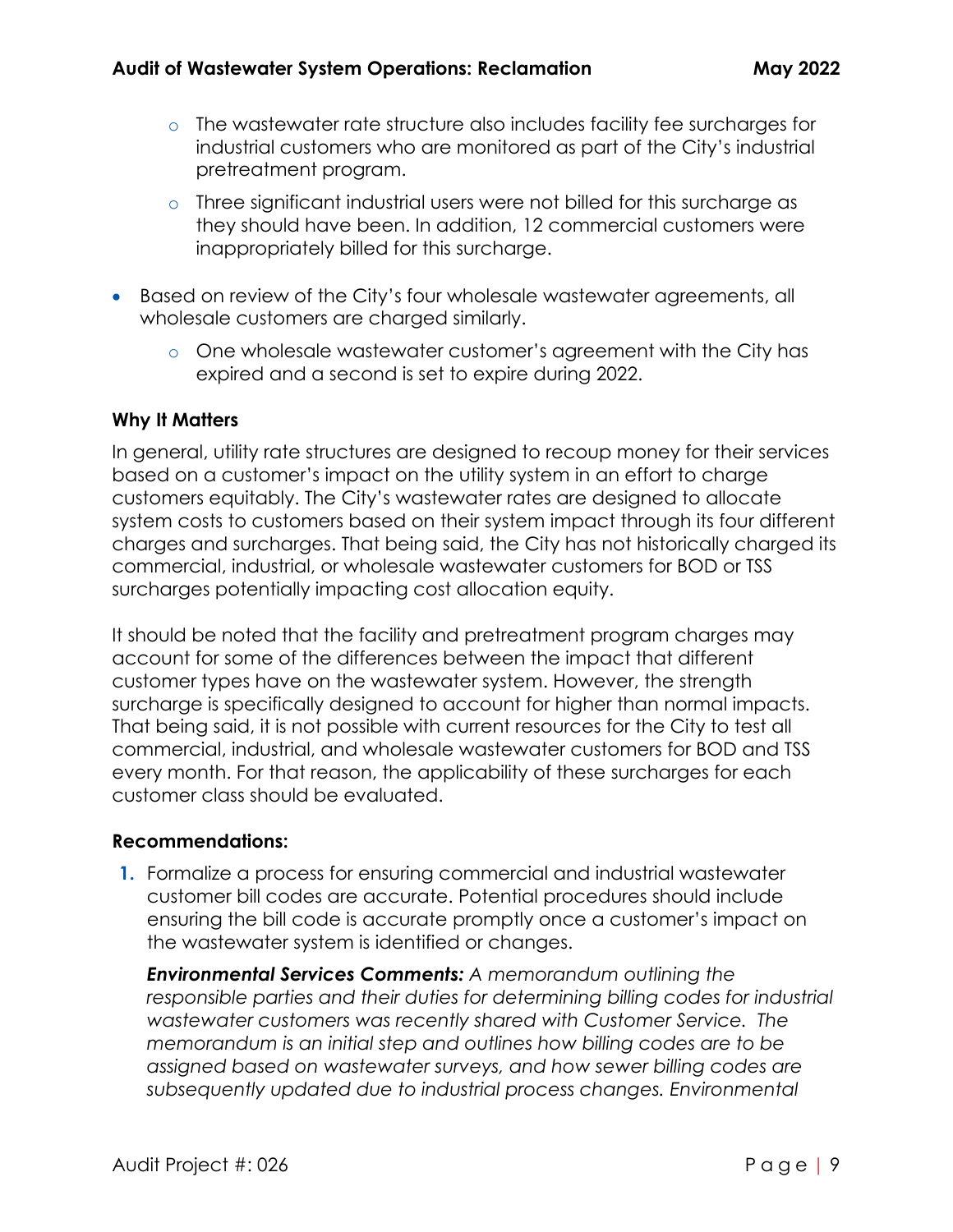*Services will participate in creating an internal process agreed upon by all affected parties.*

*Customer Service Division Comments: Customer Service is coordinating with Environmental Services to develop a formalized process to ensure billing is notified of each commercial service customer whose wastewater strength moves them from the standard commercial bill class to a different wastewater bill class. Updates will be applied to accounts as early as possible to promote billing equity.* 

**2.** Evaluate the applicability of BOD and TSS surcharges for commercial, industrial, and wholesale wastewater customers. If certain customers' BOD and TSS levels are unlikely to exceed normal impact levels, the rate ordinance should be adjusted accordingly. Similarly, if the BOD and TSS surcharges are intended to be used as an enforcement mechanism, written criteria should be established to ensure surcharges are enforced equitably.

*Water Utilities Comments: TKN (Total Kjeldahl Nitrogen) and TPH (Total Petroleum Hydrocarbons) surcharges should be developed for these users also.*

*Environmental Services Comments: Environmental Services is currently evaluating Customer Cities and other industries that may discharge BOD / TSS waste for comparison to surcharge limits. Environmental Services will collect the data and work with Water Utilities in determining the application of a surcharge.*

*Customer Service Division Comments: Customer Service will coordinate with Environmental Services and Finance to ensure accurate billing based on the adopted rate ordinance and the established BOD/TSS criteria.*

*Finance Department Comments: The Finance Department will update the rate ordinance based on recommendations received from Water, Environmental Services, and Customer Services.*

**3.** Consider establishing subclasses within the SEE bill code in order to more equitably allocate wastewater treatment costs.

## *Water Utilities Comments: None.*

*Environmental Services Comments: Texas Water Code 13.182 specifies that rates should be consistent in application to each class of consumer. Environmental Services will be active in the process with Water Utilities reviewing the SEE bill code and any need for subclasses.*

*Finance Department Comments: The Finance Department will evaluate the possibility of establishing subclasses when updating the next Cost of Service*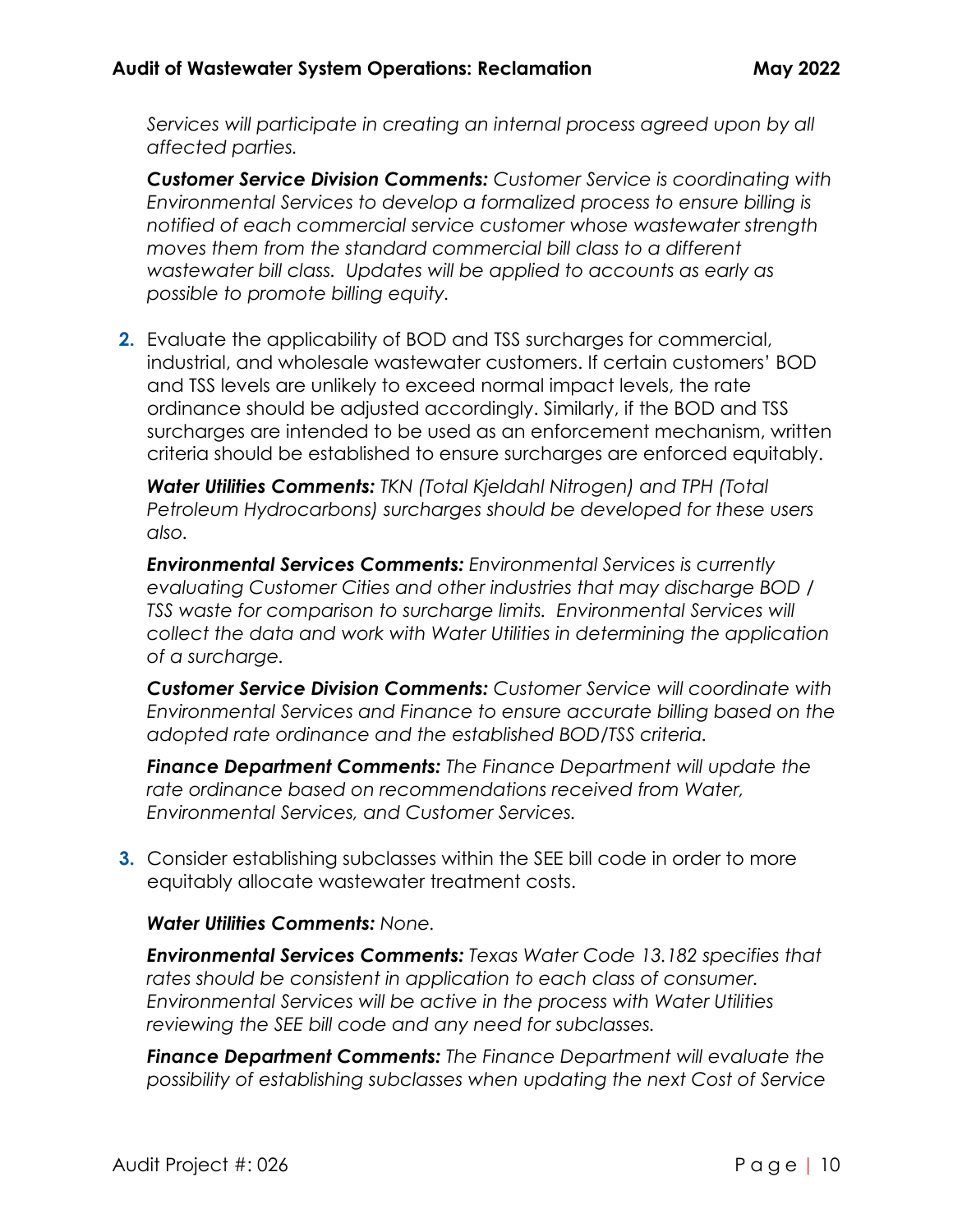*and Rate Study for the Wastewater Utility. Finance plans to start the process of updating the Study in 2024 for inclusion in the FY 2024-2025 budget.*

## <span id="page-10-0"></span>**Pretreatment Program Ensures Regulatory Compliance**

According to the U.S. Environmental Protection Agency's – or EPA's – General Pretreatment Regulations, some commercial and industrial facilities are required to install and utilize wastewater pretreatment devices or processes due to the way water is used in their facility. As a publicly owned treatment works with a pretreatment program, the City is responsible for identifying all possible industrial facilities to determine if they must have a federally mandated pretreatment device or process.

Furthermore, the City is required to establish local limits – or limits on the amount of a pollutant that can be discharged to the wastewater system – and an enforcement response plan that details procedures indicating how instances of industrial user noncompliance will be investigated and responded to.

In addition, the City has established a fats, oils, and grease – or FOG – Control Program that is intended prevent pollutants from entering the wastewater system from commercial sources in an effort to safeguard the wastewater system assets. In general, the FOG Control Program requires:

- ➢ Food processing or service facilities to install and operate grease traps;
- ➢ Automobile washing, cleaning, or servicing facilities to install or operate grit traps or oil separators; and
- ➢ Grease traps to be evacuated every 90 days and grit traps or oil separators to be evacuated every 180 days.

The City's Pretreatment Program Division of the Environmental Services Department is generally responsible for monitoring wastewater system user's compliance with these regulations.

## **What We Found**

- The City appears to be using all methods recommended by the EPA to assess wastewater user impacts and identify industrial wastewater system users, including: wastewater survey completed as part of the new commercial building permitting process, triennial survey of City businesses to verify their wastewater usage, and industrial user permit applications.
- The City has established local limits as required by federal law. These local limits include parameters for 12 of the 15 pollutants of concern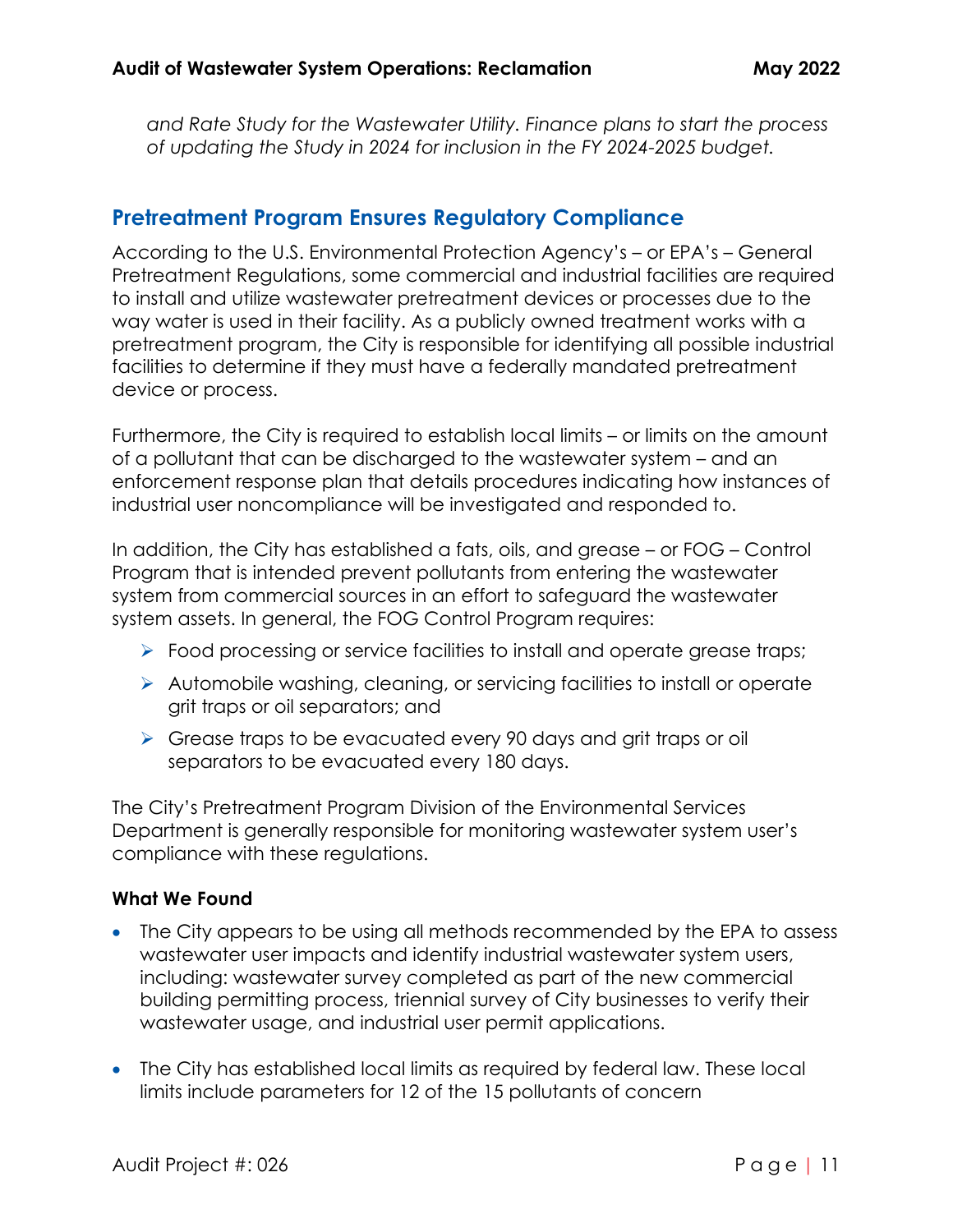recommended by the EPA in its *Local Limits Development Guidance*. These parameters are outlined in Table 3.

o While local limits for three pollutants have not been adopted, the Pretreatment Program Division has appropriately developed and implemented technically based local limits and determined that limits on these pollutants are not necessary.

| POC.     | Adopted | POC.          | Adopted | <b>POC</b> | Adopted    |
|----------|---------|---------------|---------|------------|------------|
| Arsenic  | 0.12    | Lead          | 0.51    | Molybdenum | 1.18       |
| Cadmium  | 0.08    | Mercury       | 0.0006  | Selenium   | 0.09       |
| Chromium | 2.19    | <b>Nickel</b> | 1.10    | 5-day BOD  | Not Needed |
| Copper   | 0.84    | Silver        | 0.13    | <b>TSS</b> | Not Needed |
| Cyanide  | 0.36    | <b>Zinc</b>   | 0.96    | Ammonia    | Not Needed |

## **Table 3:** Summary of Adopted Local Limits (mg/L)

- Pretreatment Program Division staff generally perform monitoring activities of industrial users in a timely manner.
	- o In general, all of the City's active categorical and significant industrial users had active permits for 2020 and 2021 and received annual inspections for 2020 and 2021. Thirteen of the City's 14 categorical and significant industrial users were appropriately sampled either annually or semiannually.
	- $\circ$  Based on a statistical sample of 32 non-permitted industrial users,  $\circ$  29 appeared to have had at least one site visit. Of these 29, two had not had a site visit completed in over three and a half years.
- Pretreatment Program Division staff have established a goal to inspect about one third of food service establishments annually on a rotating basis and for about 90 percent of grease interceptors to pass inspection. During inspections, Division staff complete a checklist and take samples from the relevant interceptor to test compliance with the City's FOG Control Program.
	- o Based on review of a statistical sample of 40 active FOG Program interceptors,<sup>7</sup> about 80 percent of the interceptors passed their most recent triennial inspection. Based on review of FOG Program policies and procedures, it is unclear if this average pass rate indicates that the Program is effective.

<sup>6</sup> This sample provides with 95% confidence that the true statistical value is within ±15% of the sample statistical value.

<sup>7</sup> This sample provides with 95% confidence that the true statistical value is within ±15% of the sample statistical value.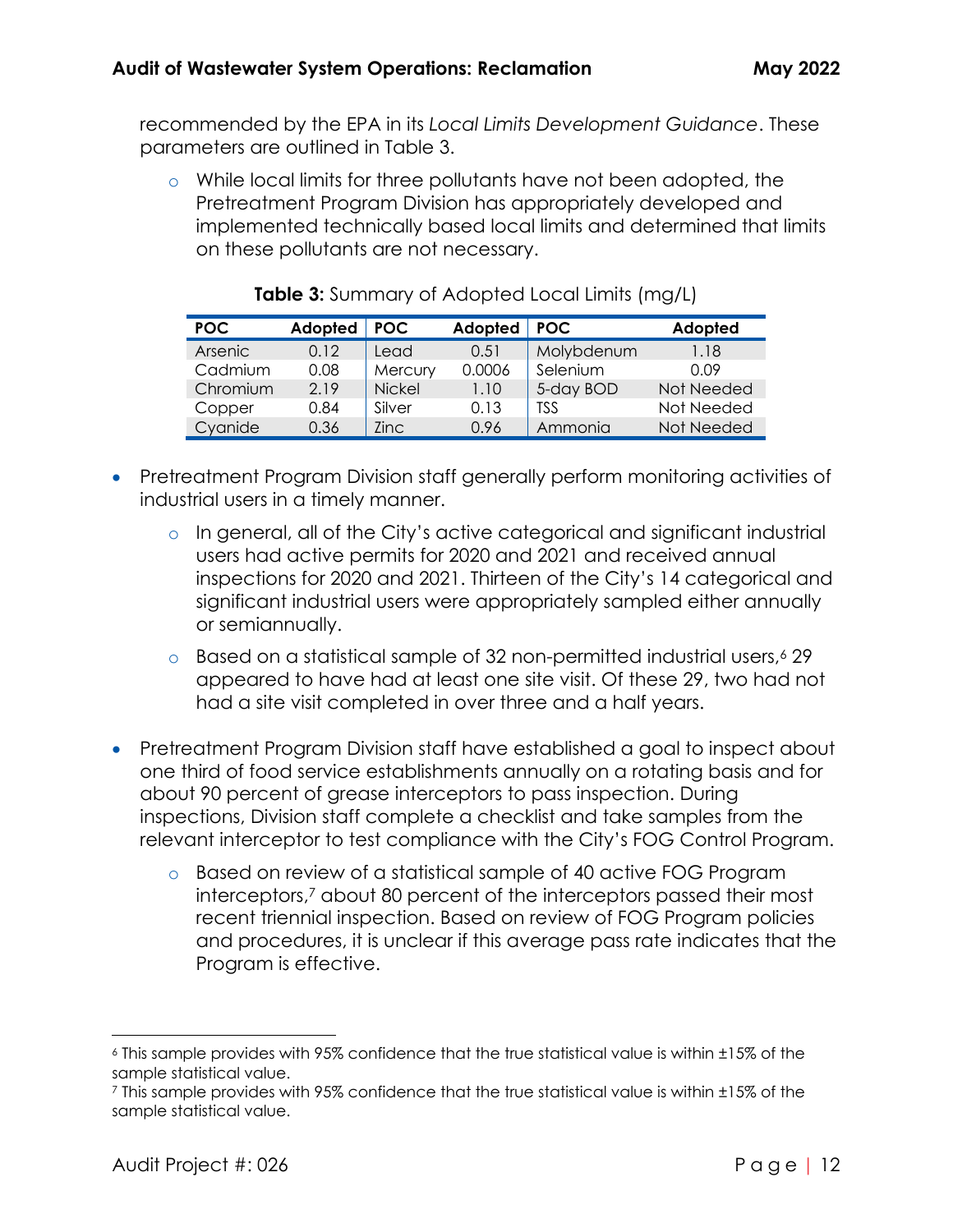- $\circ$  In addition, about 85 percent of interceptors have historically been inspected in a timely manner (i.e. within 42 months of their previous inspection).
- o Furthermore, about 73 percent of interceptors had submitted their device evacuation reports in a timely manner. While some reports were submitted late, there was only one instance where an evacuation report had not been submitted at all.
- The Pretreatment Program Division has established a Pretreatment Enforcement Response Plan that provides guidance to the Division in the event of identified noncompliance as required by Federal law.

#### **Why It Matters**

Per industry standards, pretreatment programs are an effective method of safeguarding wastewater systems as they help to minimize the strength of wastewater discharged into the system. Based on review, the City generally appears to be meeting all federal requirements for its pretreatment program including development and implementation of industrial user identification methods, local limits, and an enforcement response plan.

Furthermore, the Pretreatment Program Division generally appears to carry out pretreatment program and FOG control program facility monitoring activities in a timely manner. In addition, the Division has established performance metrics for number of inspections and percentage of inspections that pass.

#### **Recommendation:** None.

## <span id="page-12-0"></span>**Long-Term Infrastructure Planning In Progress; Short Term Effluent Forecasting Adequate**

The amount of treated effluent a wastewater system can discharge from a plant is regulated by the Texas Commission on Environmental Quality, which requires the following once flow rates exceed certain thresholds for a rolling 365-day average:

- ➢ At 75 percent of rated capacity, design on capacity improvements should be initiated; and
- ➢ At 90 percent of rated capacity, construction on capacity improvements should be initiated.

In order to effectively comply with these requirements, a wastewater system must be able to effectively monitor its effluent discharge flows. Similarly, to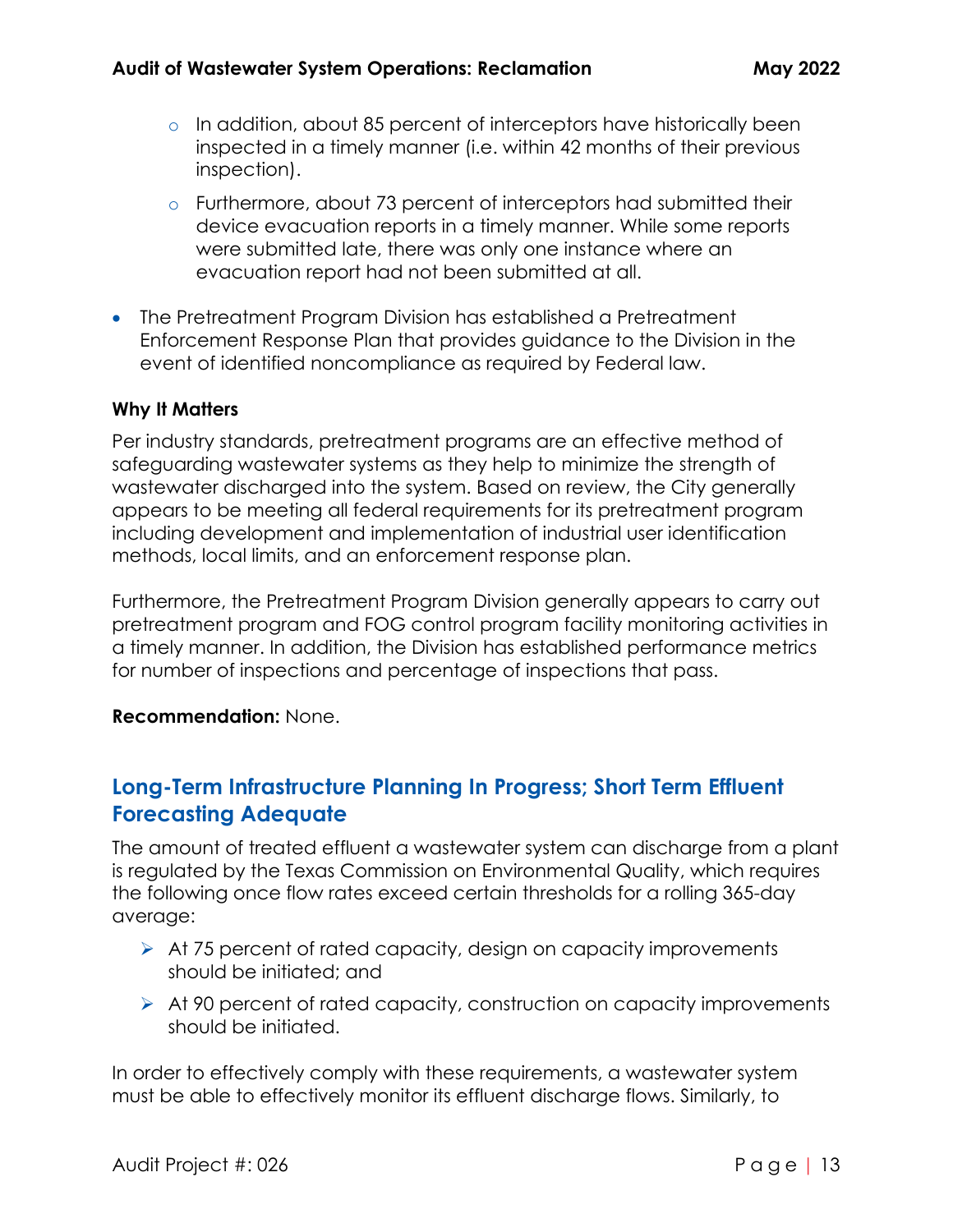ensure wastewater does not impact public health and safety, a wastewater system must ensure it has adequate wastewater influent treatment capacity to meet its daily demand.

## **What We Found**

- The City currently operates two water reclamation plants Pecan Creek and Robson Ranch – that are permitted to discharge 21 million gallons and 0.375 million gallons of treated effluent on average per day respectively.
	- o The City's permitted discharge amount has not changed in over 20 years.
	- o According to Water Reclamation Division staff, the City has been planning for several years to decommission the Robson Ranch Water Reclamation Plant and build a second water reclamation plant to help support expected additional capacity needs.
- The City appears to currently have adequate permitted effluent discharge volumes.
	- o On average during 2021, effluent discharge volumes fell below the permitted volume; however, maximum daily flows and expected future growth indicate that permitted discharge increases will likely be needed in the future as shown in Figure 2.



## **Figure 2: Pecan Creek Daily Discharge Volumes**

- The City has not previously developed a wastewater master plan to guide water reclamation capacity improvements; however, staff is in the process of developing the first Wastewater Master Plan.
	- o The City has not completed any major capacity improvements for the Pecan Creek or Robson Ranch reclamation plants in the past five years.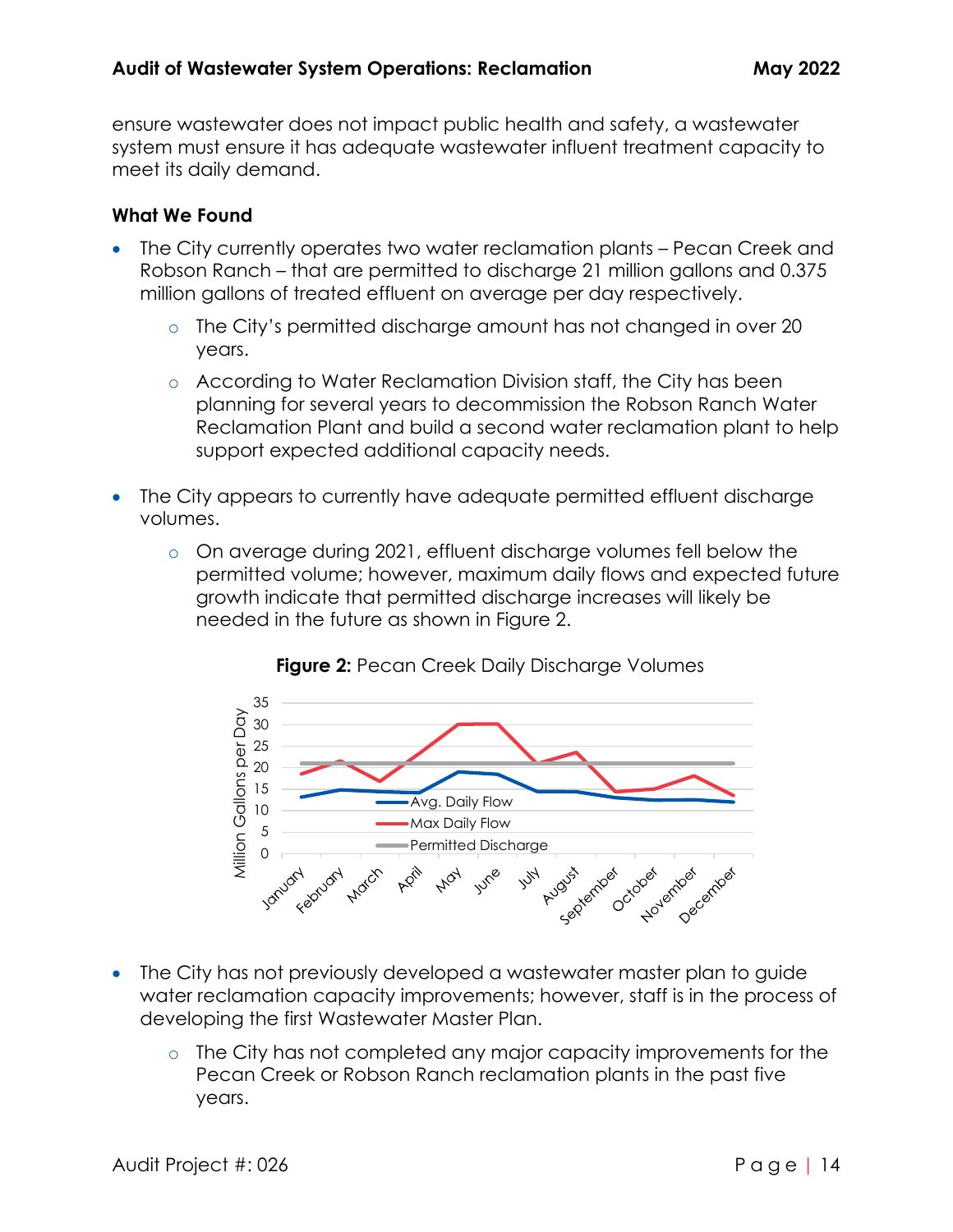- o According to Water Reclamation Division staff, the City is currently in the process of having the Pecan Creek Water Reclamation Plant's capacity being rerated by TCEQ once improvements to the final clarification process are complete.
- o In addition, some improvements have been made to the Pecan Creek Water Reclamation Plant's sludge handling infrastructure and the wastewater system lift stations and collections lines.
- Annually, Water Utilities forecasts water reclamation needs as part of the budgeting process in order to project revenues and inform the capital planning process. This forecasting methodology appears to be based on reasonable assumptions, that may be more conservative than necessary.
	- o This process annually forecasts the City's average daily wastewater influent using the formula shown in Equation 1, whereby GPCD means gallons per capita per day.

**Equation 1:** Daily Influent Forecast Equation

GPCD \* Population  $\frac{1}{\text{days}}$  in the Year  $*$  1,000,000 = Projected Daily Influent

o Based on review of the Department's forecast, GPCD estimates appear to be more conservative than historical GPCD influent data would suggest is necessary as shown in Table 4.

| <b>Rain Year</b>                | <b>Forecast GDPC</b> | <b>Avg. Historical GDPC</b> |
|---------------------------------|----------------------|-----------------------------|
| Normal Year<br>$(32-42$ inches) | 128                  | 120                         |
| Wet Year<br>$($ >42 inches $)$  | 141                  | 128                         |
| Drought Year<br>(<32 inches)    | 115                  | 119                         |
|                                 | All <sup>.</sup>     |                             |

**Table 4:** Influent GDPC Forecast Evaluation (2005-2021)

- o In addition, population is generally estimated to grow about two percent, which appears to be consistent with the City's growth rate for the last ten years. Furthermore, the forecast increased this population estimate to account for the Hunter and Cole Ranch Development in future years.
- o On the other hand, the influent forecast does not generally consider population growth in the City's wholesale wastewater customers as customer data is not regularly requested or received according to Water Utilities staff. That being said, growth in wholesale customers'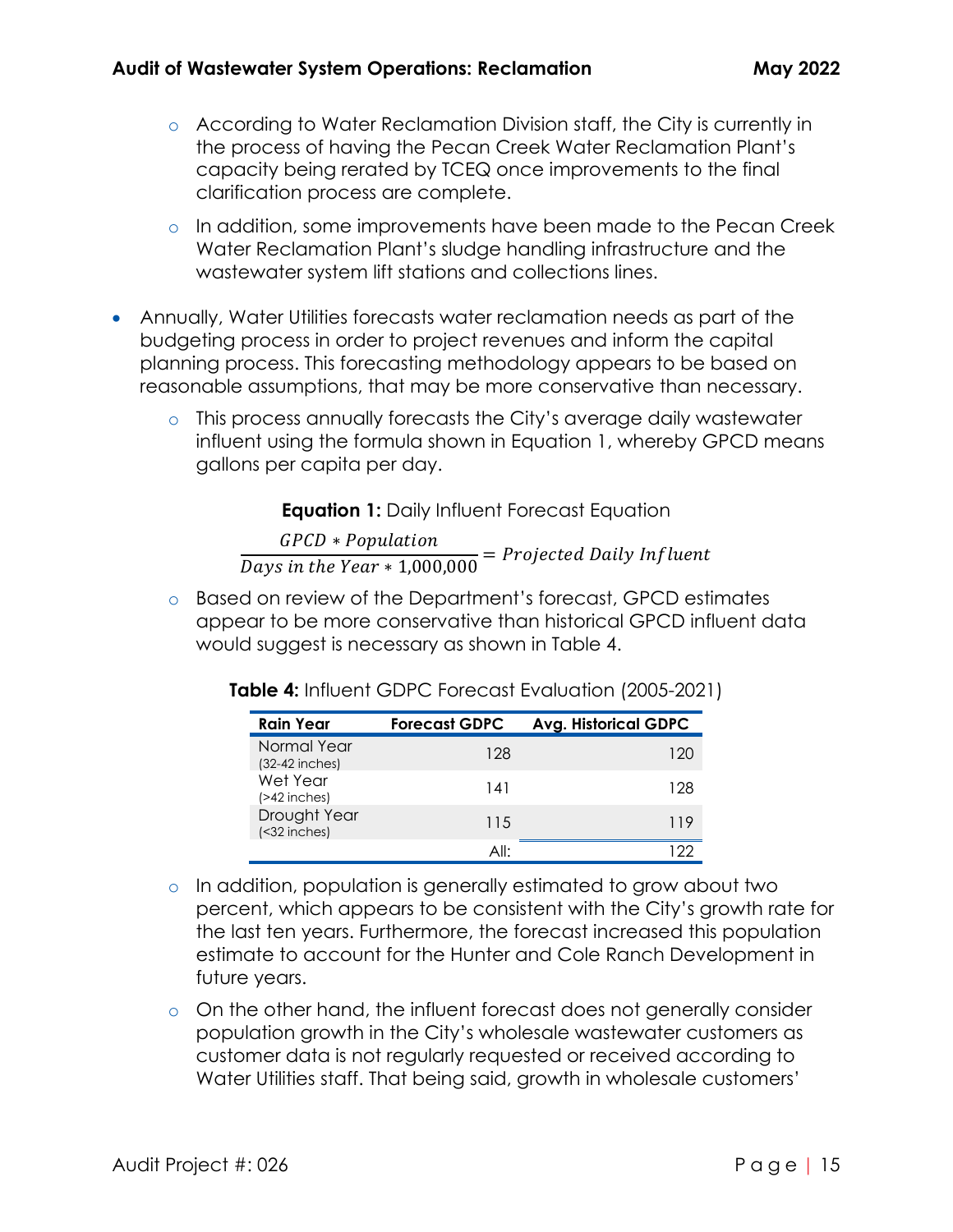populations is unlikely to significantly impact the City's water reclamation treatment capacity based on historic population data.

- The City's Pecan Creek Reclamation Plant is also currently permitted to divert six million gallons of treated effluent a day to it's reuse water system instead of discharging it.
	- o Currently the City has ten reuse water customers who on average use about 0.5 million gallons of reuse water each day.
	- o Based on discussions with Water Utilities and Customer Service Division staff, there is currently no coordinated effort to promote the reuse water system to new or existing water customers. However, the Department is currently working with the Finance Department to develop a business plan to determine the financial and operational viability of expanding the reuse water system.

#### **Why It Matters**

Ensuring wastewater treatment capacity is adequate is critical to the City's public health and safety. The Wastewater Department appears to have developed an effective, if conservative, process to forecast wastewater treatment capacity needs. In addition, the City's water reclamation capacity currently meets forecasted needs and is in the process of having its main water reclamation plant rerated to increase permitted discharge amounts. Moreover, expansion of the City's reuse water system would help to delay permitted discharge increases as well as water production capacity expansions.

#### **Recommendation:**

**4.** Refine and develop a reuse water system expansion and promotion plan.

*Water Utilities Comments: Water Utilities has funded a reuse water master plan project that is scheduled to begin in FY23.*

## <span id="page-15-0"></span>**Plant Maintenance Completed Timely; Work Order Documentation Could be Improved**

Over time, the performance of water reclamation equipment eventually degrades. In order to ensure each water reclamation plant continues to be capable of treating wastewater, this equipment must be adequately maintained and repaired.

Timely and appropriate maintenance of water reclamation equipment also helps ensure this equipment meets its useful life and water reclamation is not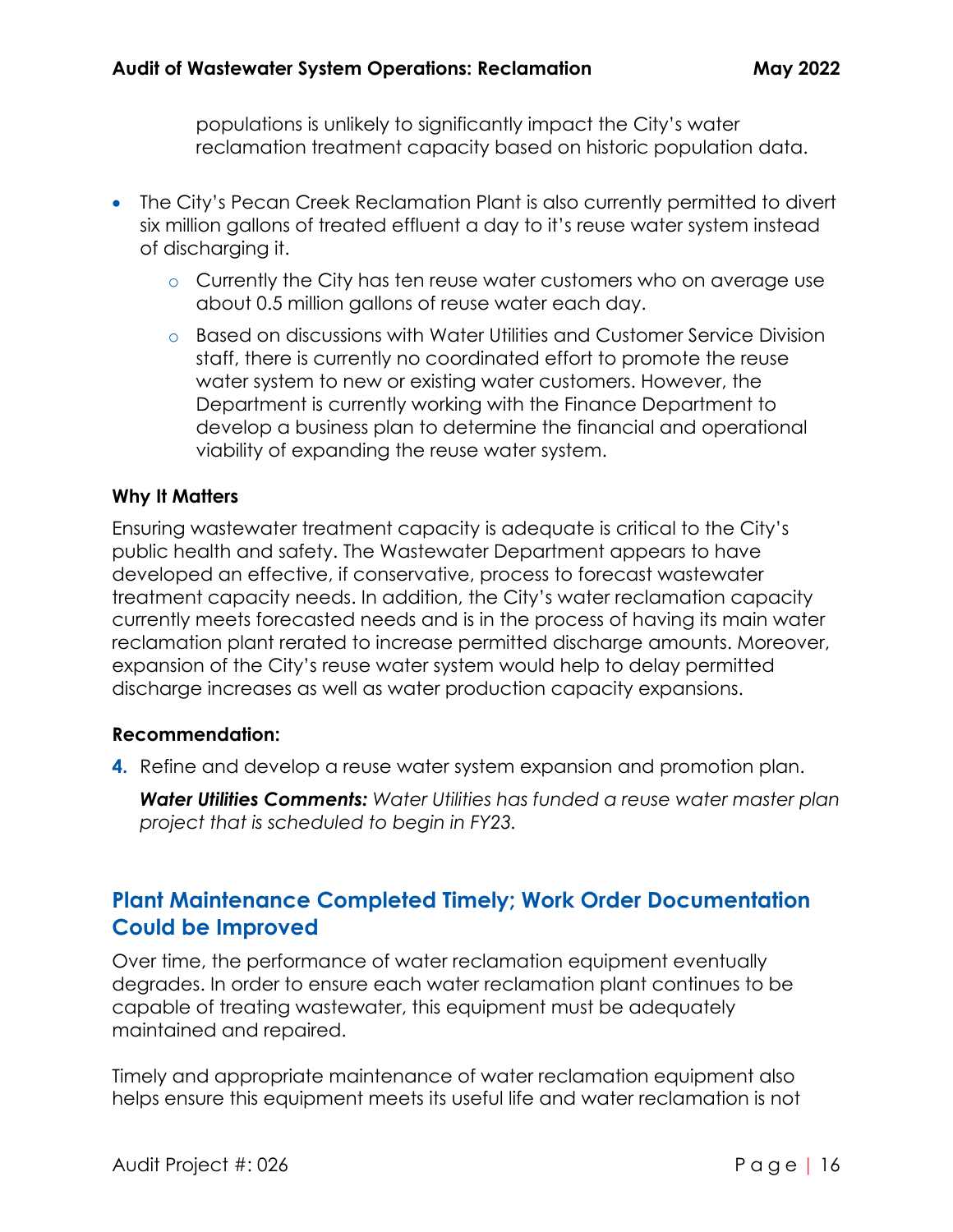impacted. In general, there are three types of maintenance programs as defined below:

- ➢ Reactive Maintenance no actions or efforts are taken to maintain equipment to ensure expected life is reached;
- ➢ Preventative Maintenance actions performed on a time- or machinerun-based schedule that detect, preclude, or mitigate degradation with the aim to extend the useful life of equipment; and
- $\triangleright$  Predictive Maintenance measurements that detect the onset of system degradation, thereby allowing casual stressors to be eliminated prior to deterioration.

Each of these program types has its own advantages and disadvantages, though it should be noted preventative and predictive maintenance programs still include reactive maintenance activities – these activities just make up a smaller percentage of work performed.<sup>8</sup>

## **What We Found**

- Water Reclamation Division has generally established a preventative maintenance program for treatment plants and lift stations, where about 21 percent of maintenance activities are reactive – or unscheduled maintenance – as shown in Figure 3.
	- o While additional cost savings could be observed in the long run from increasing predictive maintenance activities, this type of program requires large, short-term investment in technologies to monitor equipment condition. Due to the size of the City, this type of large, technological investment may not be necessary at this time.



**Figure 3:** Reclamation Plant Work Orders by Type

<sup>8</sup> Typically, a maintenance program is considered reactive if more than 55 percent of maintenance activities are reactive.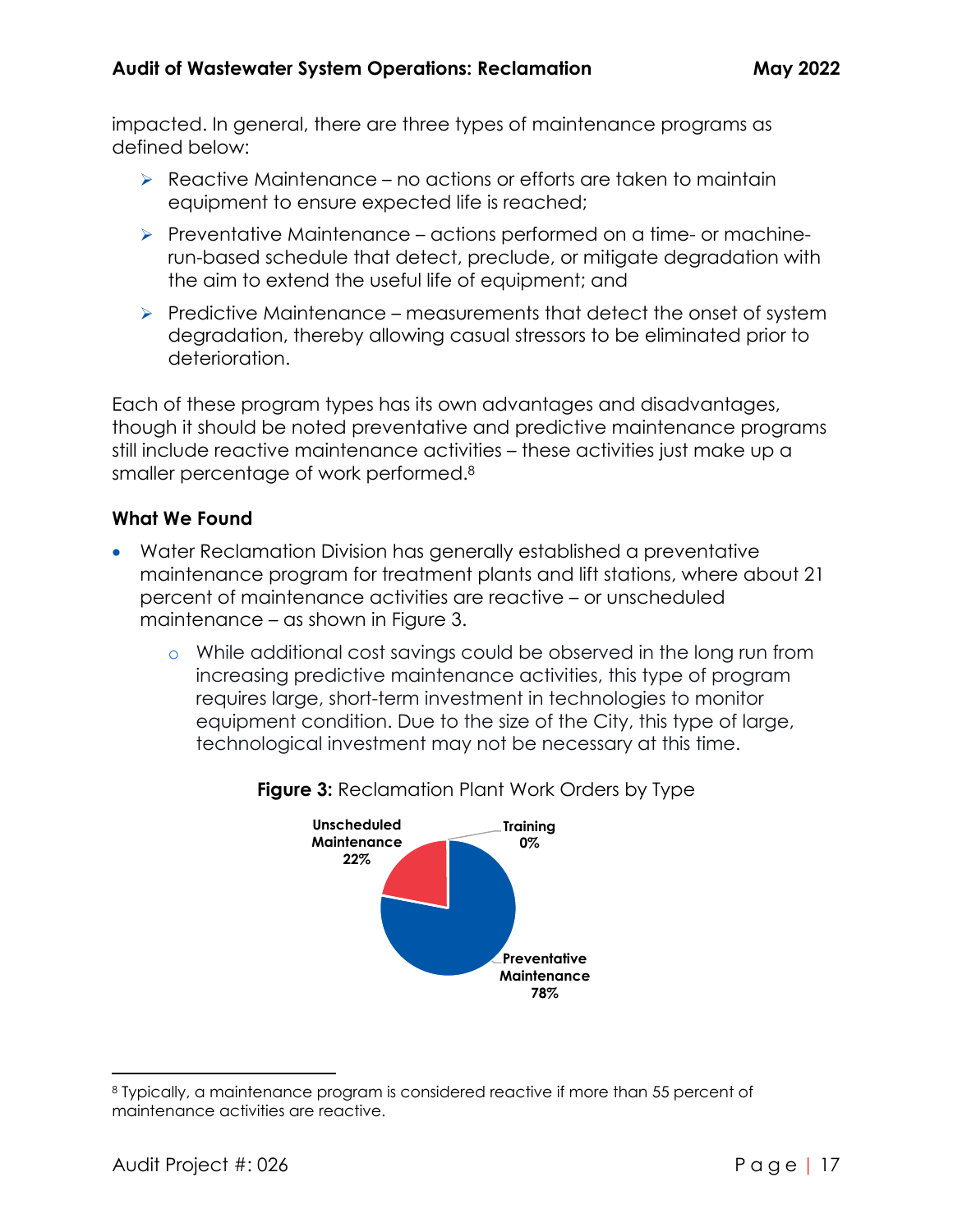- Water Reclamation utilizes an asset and work order management software to assign maintenance work to staff. This process appears to effectively ensure work orders are assigned to appropriate staff.
	- o According to staff, Water Reclamation Division crew managers generally complete spot checks on completed work orders to ensure effectiveness. However, based on review of 30 preventative maintenance and 85 unscheduled maintenance work orders, there was no documented evidence that these spot checks were performed.
	- o According to Water Reclamation Division staff, they have not developed Division-specific work order completion training or procedures; however, they reference and use the work order training and procedures developed by the Water Production Division.
- Preventative maintenance work orders are generally completed timely; however, work completed is not documented in detail despite developed checklists.
	- o Based on review of a judgement sample of 30 preventative maintenance work orders – or PMs, 25 were completed before the next PM was scheduled to be due. PMs that were not completed until after the due date had shorter frequencies.
	- o For most PMs reviewed, there was no documentation (i.e. completed checklist or comments) of what work was completed.
- Unscheduled maintenance work orders generally completed timely; work completed generally not documented.
	- o Based on review of a statistical sample of 85 unscheduled maintenance work orders, 92 percent of work began on the day it was scheduled to begin and 80 percent of work was completed within three days.
	- o For about 65 percent of reviewed work orders, there was no documented evidence (i.e. comments) of what work was completed.
- Water Reclamation does not use the same asset and work order management software as Wastewater Collections.
	- o While this work order system appears to be effective, it is possible that efficiencies may be gained if Water Utilities vertical and horizontal assets were monitored through the same work order software.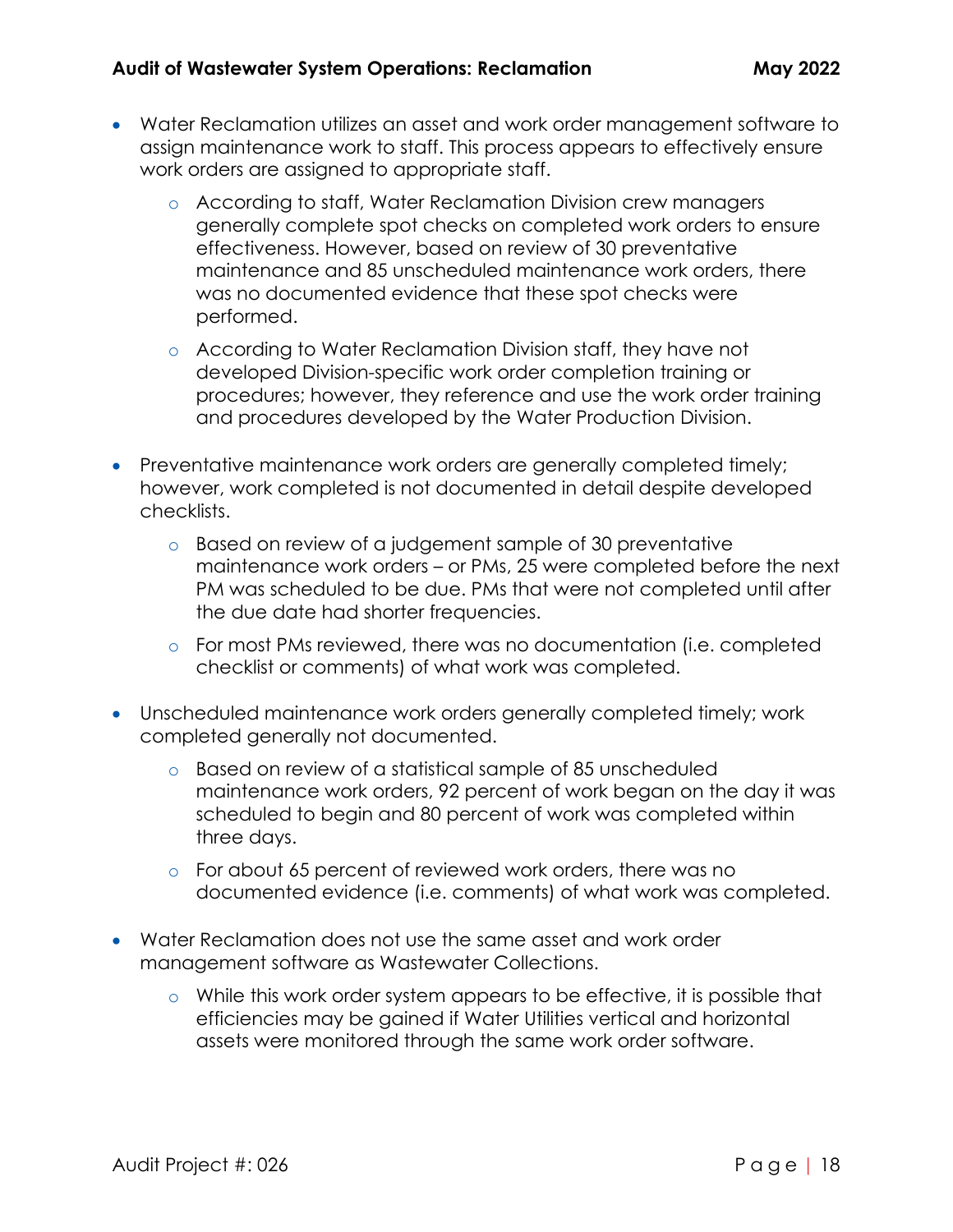- Water Utilities is in the process of developing a formal Asset Management Program to improve work order functionality, processes, and data to support financial and long-range capital planning across the entire Department.<sup>9</sup>
	- o Water Utilities has created a formal Asset Management Team including hiring an Asset Management and Vertical Infrastructure Division Manager.
	- o In addition, the Department is planning to contract to define the City's Vision for the Asset Management Program, conduct an asset management security assessment, and perform a Water System Management Plan.

## **Why It Matters**

An effective work order system is critical to ensure that maintenance work for water reclamation plants is completed effectively and timely. Water Reclamation staff appear to have established a preventative maintenance program, which generally appears to be effective at ensuring critical plant equipment is monitored for maintenance needs. Most preventative maintenance work orders appear to be completed in a timely manner. Similarly, unscheduled maintenance work generally appears to be completed in a timely manner.

That being said, most preventative maintenance and unscheduled maintenance work orders reviewed had limited documentation of the work performed and there was no evidence of quality control review. Developing guidance and training staff on the details that should be included in a complete work order would provide further assurance that maintenance work is completed and reviewed appropriately.

In addition, Water Utilities is in the process of developing a Department-wide Asset Management Program. Planned Asset Management Program development activities should help to minimize operations and maintenance costs, improve asset-related financial planning, and reduce operating and financial risk. In addition, consolidating work order systems within the Water Utilities Department may increase asset management and maintenance efficiency.

<sup>9</sup> Development and adoption of a formal, comprehensive asset management plan was recommended as part of the [Audit of Water System Operations: Distribution](https://www.cityofdenton.com/DocumentCenter/View/2656/Audit-of-Water-System-Operations-Distribution-PDF) originally issued in July 2021.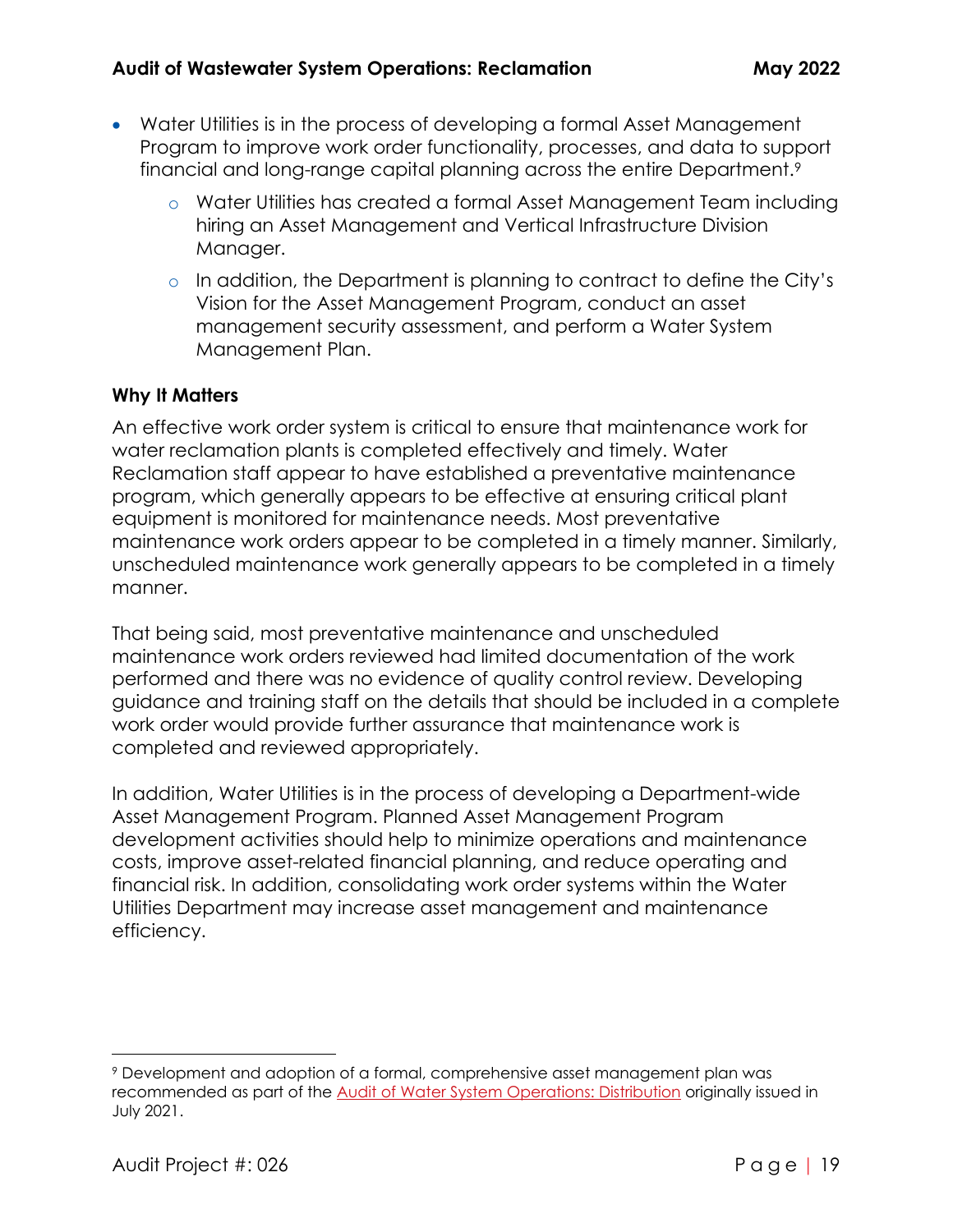#### **Recommendations:**

**5.** Provide staff with written guidance and periodic training on how to complete work orders to ensure all needed information is included. Ensure that management spot checks and follow-up on work orders are included in the comments.

*Water Utilities Comments: Water Reclamation will begin documenting spot checks immediately and will refine process as we migrate to future CMMS Software (see below). Since migration is about to start, Water Rec will implement a training component to the work order process as part of the project.*

**6.** Consider consolidating Water Utilities horizontal and vertical asset and work order management processes to use one software. If consolidation is chosen, consideration should be given to the costs and benefits of each system before migration.

*Water Utilities Comments: There is currently a desire to look for a city-wide enterprise asset management system (EAMS) or to consolidate multiple systems into a few which would include the feature of work management (work orders). Water Utilities' plants are currently using INFOR and have*  recognized the need to move assets to City Works which should support and *consolidate Asset Management efforts. However, the city-wide EAMS project will impact the current effort being initiated to migrate to City Works.*

## <span id="page-19-0"></span>**Effluent Quality Reporting Practices are Generally Effective**

The City of Denton's wastewater system is required to comply with the requirements of it's Texas Pollutant Discharge Elimination System permit, which is issued by the Texas Commission on Environmental Quality. Per this permit, the City must monitor and report on the quality of its effluent discharge each month to ensure that it is within its permitted limits.

## **What We Found**

- The duties of wastewater treatment, reclaimed water quality testing, and test results reporting are adequately segregated to prevent intentional misstatement and to minimize data entry errors.
	- o Based on comparison of a sample of three Water Discharge Monitoring Reports and the supporting testing documentation, only one discrepancy of a potential 705 were noted.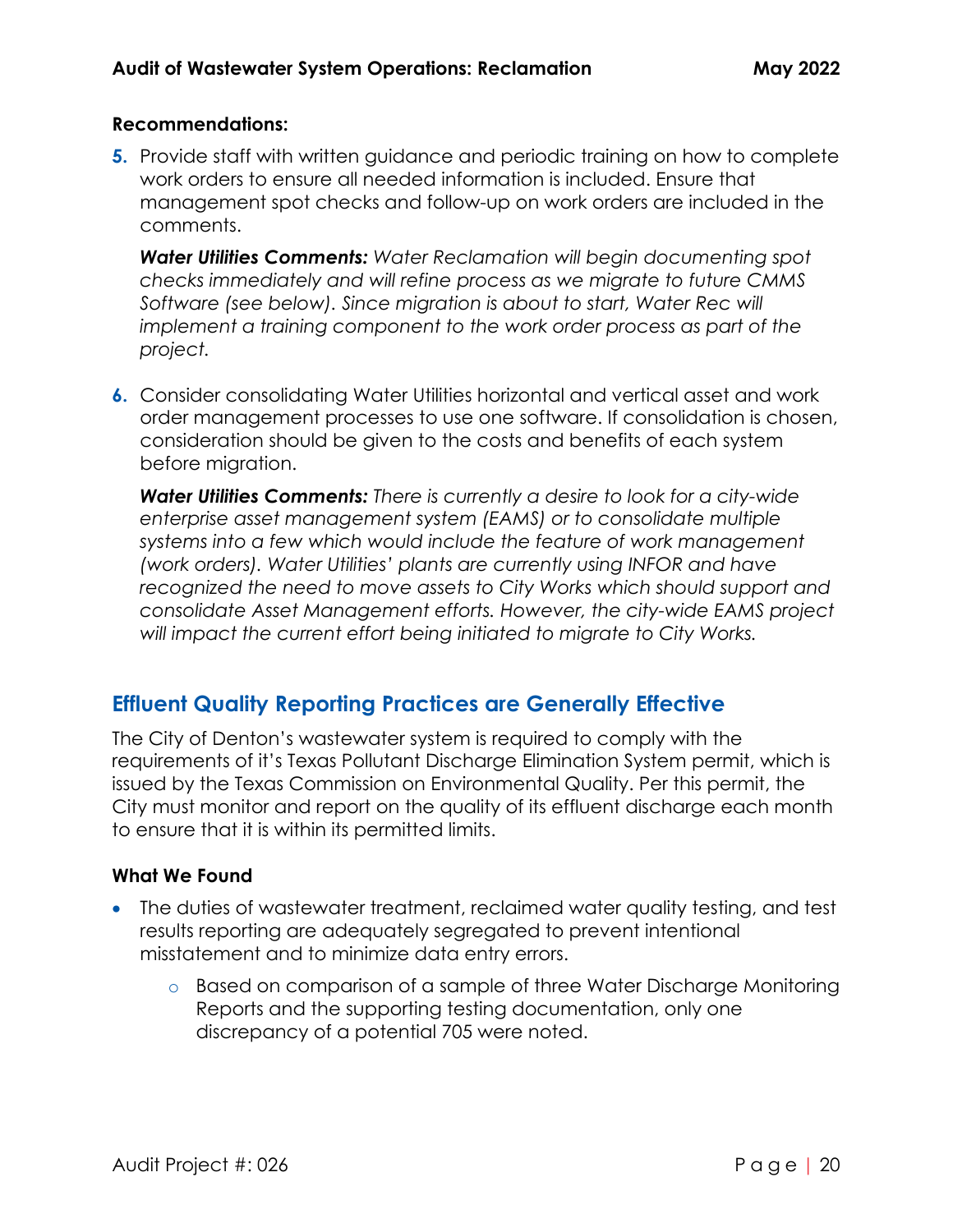- o Based on recalculation of report statistics generated by the City's WIMS, there were generally only minor discrepancies that were attributable to rounding.
- Water reclamation processes generally appear to ensure compliance with permitted limits.
	- o All of the City of Denton's Wastewater treatment plant operators are licensed as required by Texas State regulations and City requirements.
	- o Based on review of a sample of three Water Quality Discharge Monitoring Reports, there were only two instances of the reported values exceeding the City's permitted limits of 514 possible instances.
- In addition, the Environmental Services Department has established effective quality control processes to review effluent sample test results to ensure they are accurate.
	- o Based on review of supporting documentation for three Discharge Monitoring Reports, all contained adequate evidence of quality control review with the exception of two days for the total suspended solids variable.

## **Why It Matters**

The treatment of wastewater in order to be discharged into bodies of surface water in the United States is highly regulated by the Federal and state governments. Non-compliance with licensing and reporting requirements could lead to significant penalties and public health impacts. Based on this review, the Water Reclamation Division and Environmental Services Department appears to have established effective processes to report on reclaimed water quality and ensure plant operators are appropriately licensed.

## **Recommendation:** None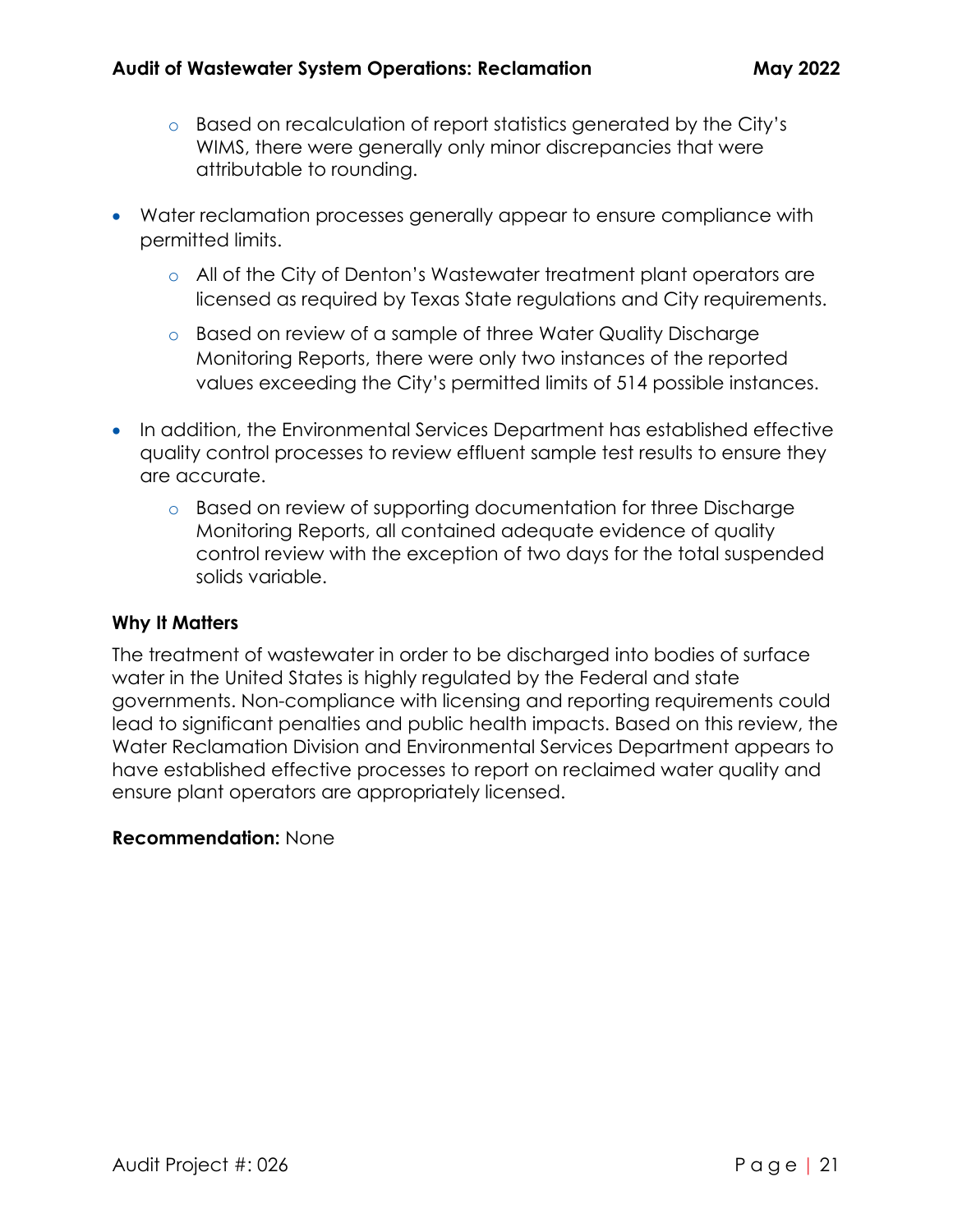# **Appendix A: Management Response Summary**

<span id="page-21-0"></span>The following summarizes the recommendations issued throughout this report. The auditors found that staff and the Department were receptive and willing to make improvements to controls where needed. Management has provided their response to each recommendation.

| Formalize a process for ensuring commercial                                                                                          |                                                                                    | Expected                   |  |  |  |  |  |
|--------------------------------------------------------------------------------------------------------------------------------------|------------------------------------------------------------------------------------|----------------------------|--|--|--|--|--|
| and industrial wastewater customer bill codes<br>1                                                                                   | Concur                                                                             | Completion:<br><b>FY23</b> |  |  |  |  |  |
| are accurate.<br><b>Water Utilities Comments: None.</b>                                                                              |                                                                                    | Responsibility:            |  |  |  |  |  |
| Environmental Services Comments: A memorandum outlining the                                                                          |                                                                                    | Environmental              |  |  |  |  |  |
| responsible parties and their duties for determining billing codes                                                                   |                                                                                    | Services &                 |  |  |  |  |  |
| for industrial wastewater customers was recently shared with                                                                         |                                                                                    | Customer                   |  |  |  |  |  |
| Customer Service. The memorandum is an initial step and                                                                              |                                                                                    | Service                    |  |  |  |  |  |
| outlines how billing codes are to be assigned based on                                                                               |                                                                                    |                            |  |  |  |  |  |
| wastewater surveys, and how sewer billing codes are                                                                                  |                                                                                    |                            |  |  |  |  |  |
| subsequently updated due to industrial process changes.                                                                              |                                                                                    |                            |  |  |  |  |  |
| Environmental Services will participate in creating an internal                                                                      |                                                                                    |                            |  |  |  |  |  |
| process agreed upon by all affected parties.<br><b>Customer Service Division Comments: Customer Service is</b>                       |                                                                                    |                            |  |  |  |  |  |
| coordinating with Environmental Services to develop a formalized                                                                     |                                                                                    |                            |  |  |  |  |  |
| process to ensure billing is notified of each commercial service                                                                     |                                                                                    |                            |  |  |  |  |  |
| customer whose wastewater strength moves them from the                                                                               |                                                                                    |                            |  |  |  |  |  |
| standard commercial bill class to a different wastewater bill class.                                                                 |                                                                                    |                            |  |  |  |  |  |
| Updates will be applied to accounts as early as possible to                                                                          |                                                                                    |                            |  |  |  |  |  |
| promote billing equity.                                                                                                              |                                                                                    |                            |  |  |  |  |  |
| Evaluate the applicability of BOD and TSS                                                                                            |                                                                                    | Expected                   |  |  |  |  |  |
| surcharges for commercial, industrial, and<br>$\overline{2}$                                                                         | <b>Concur</b>                                                                      | Completion:                |  |  |  |  |  |
| wholesale wastewater customers.                                                                                                      |                                                                                    | <b>FY23</b>                |  |  |  |  |  |
| Water Utilities Comments: TKN (Total Kjeldahl Nitrogen) and TPH                                                                      |                                                                                    | Responsibility:            |  |  |  |  |  |
| (Total Petroleum Hydrocarbons) surcharges should be developed                                                                        |                                                                                    | Water Utilities,           |  |  |  |  |  |
| for these users also.                                                                                                                |                                                                                    | Environmental              |  |  |  |  |  |
|                                                                                                                                      | <b>Environmental Services Comments: Environmental Services is</b><br>Services, and |                            |  |  |  |  |  |
| currently evaluating Customer Cities and other industries that                                                                       |                                                                                    |                            |  |  |  |  |  |
|                                                                                                                                      |                                                                                    | Finance                    |  |  |  |  |  |
| may discharge BOD / TSS waste for comparison to surcharge                                                                            |                                                                                    |                            |  |  |  |  |  |
| limits. Environmental Services will collect the data and work with<br>Water Utilities in determining the application of a surcharge. |                                                                                    |                            |  |  |  |  |  |
| <b>Customer Service Division Comments: Customer Service will</b>                                                                     |                                                                                    |                            |  |  |  |  |  |
| coordinate with Environmental Services and Finance to ensure                                                                         |                                                                                    |                            |  |  |  |  |  |
| accurate billing based on the adopted rate ordinance and the<br>established BOD/TSS criteria.                                        |                                                                                    |                            |  |  |  |  |  |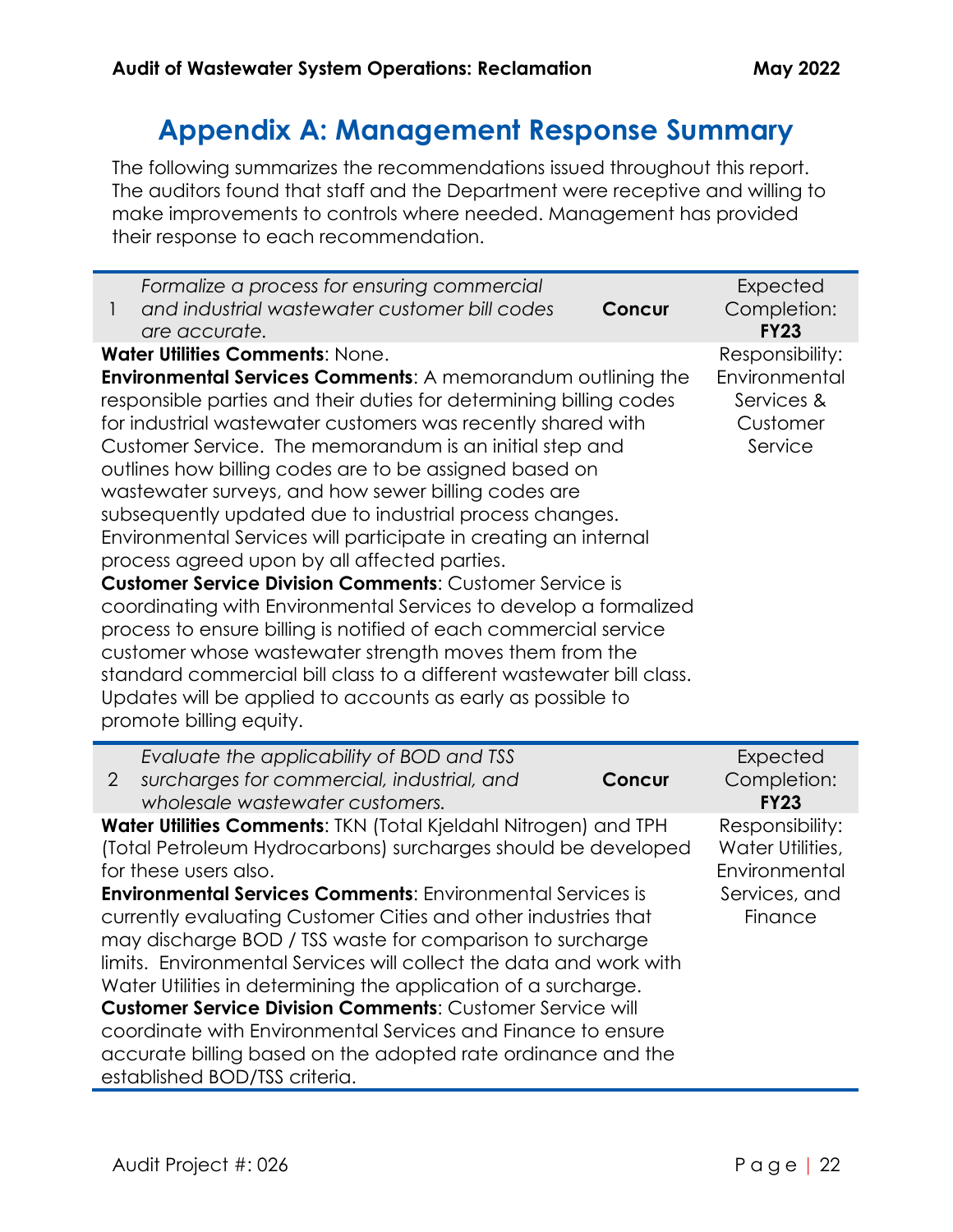**Finance Department Comments**: The Finance Department will update the rate ordinance based on recommendations received from Water, Environmental Services, and Customer Services.

| Consider establishing subclasses within the SEE<br>bill code in order to more equitably allocate<br>3<br>Concur<br>wastewater treatment costs.                                                                                                                                                                                                                                                                                                                                                                                                                                                                                                                               | Expected<br>Completion:<br><b>FY25</b>                                           |
|------------------------------------------------------------------------------------------------------------------------------------------------------------------------------------------------------------------------------------------------------------------------------------------------------------------------------------------------------------------------------------------------------------------------------------------------------------------------------------------------------------------------------------------------------------------------------------------------------------------------------------------------------------------------------|----------------------------------------------------------------------------------|
| <b>Water Utilities Comments: None.</b><br><b>Environmental Services Comments: Texas Water Code 13.182</b><br>specifies that rates should be consistent in application to each<br>class of consumer. Environmental Services will be active in the<br>process with Water Utilities reviewing the SEE bill code and any<br>need for subclasses.<br><b>Finance Department Comments: The Finance Department will</b><br>evaluate the possibility of establishing subclasses when updating<br>the next Cost of Service and Rate Study for the Wastewater Utility.<br>Finance plans to start the process of updating the Study in 2024<br>for inclusion in the FY 2024-2025 budget. | Responsibility:<br>Finance, Water<br>Utilities, and<br>Environmental<br>Services |
| Refine and develop a reuse water system<br>$\overline{4}$<br>Concur<br>expansion and promotion plan.                                                                                                                                                                                                                                                                                                                                                                                                                                                                                                                                                                         | Expected<br>Completion:<br><b>FY24</b>                                           |
| Water Utilities Comments: Water Utilities has funded a reuse water<br>master plan project that is scheduled to begin in FY23.                                                                                                                                                                                                                                                                                                                                                                                                                                                                                                                                                | Responsibility:<br>Dir. Of Water<br>Utilities & Water<br>Rec<br>Superintendent   |
| Provide staff with written guidance and<br>periodic training on how to complete work<br>orders to ensure all needed information is<br>5<br><b>Concur</b><br>included. Ensure that management spot<br>checks and follow-up on work orders are<br>included in the comments.                                                                                                                                                                                                                                                                                                                                                                                                    | Expected<br>Completion:<br><b>FY22</b>                                           |
| Water Utilities Comments: Water Reclamation will begin<br>documenting spot checks immediately and will refine processes<br>as we migrate to future CMMS Software (see below). Since<br>migration is about to start, Water Rec will implement a training<br>component to the work order process as part of the project.                                                                                                                                                                                                                                                                                                                                                       | Responsibility:<br>Reclamation<br>Plant<br>Managers                              |
| <b>Consider consolidating Water Utilities</b><br>horizontal and vertical asset and work order<br>Concur<br>6<br>management processes to use one software.                                                                                                                                                                                                                                                                                                                                                                                                                                                                                                                    | Expected<br>Completion:<br><b>FY24</b>                                           |
| Water Utilities Comments: There is currently a desire to look for a<br>city-wide enterprise asset management system (EAMS) or to                                                                                                                                                                                                                                                                                                                                                                                                                                                                                                                                             | Responsibility:                                                                  |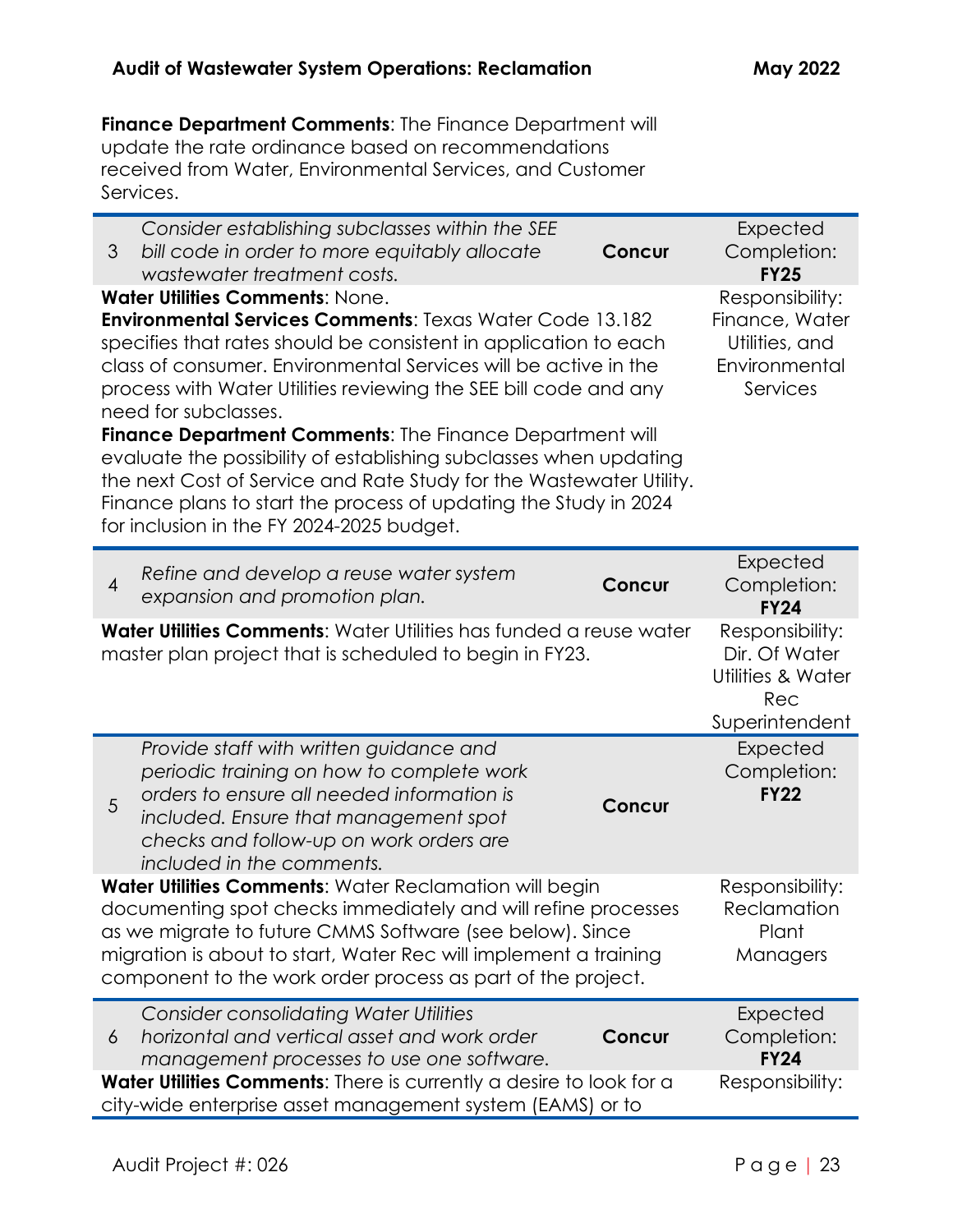# **Audit of Wastewater System Operations: Reclamation May 2022**

| consolidate multiple systems into a few which would include the   | Asset      |
|-------------------------------------------------------------------|------------|
| feature of work management (work orders). Water Utilities' plants | Management |
| are currently using INFOR and have recognized the need to         | Team       |
| move assets to CityWorks which would support and consolidate      |            |
| Asset Management efforts. However, the city-wide EAMS project     |            |
| will impact the current effort being initiated to migrate to      |            |
| CityWorks.                                                        |            |